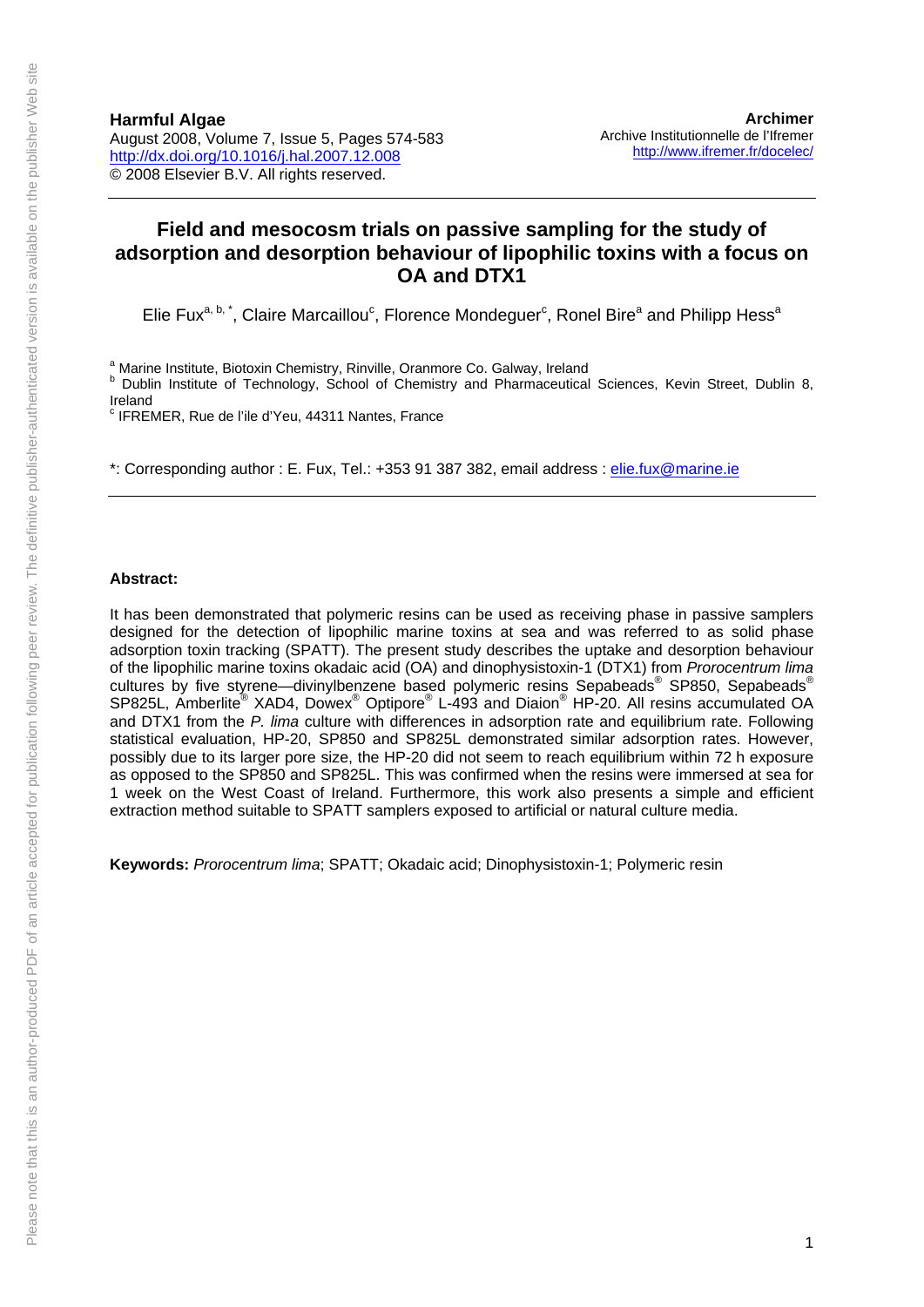# **1. Introduction**

Due to their filter feeding nature, bivalve shellfish can accumulate toxins produced by naturally occurring planktonic algae to levels that are sometimes sufficient to induce shellfish poisoning in consumers. Several illnesses are associated with shellfish poisoning, in particular diarrhetic shellfish poisoning (DSP) caused by Okadaic acid (OA) and Dinophysistoxins (DTXs) is a widely observed syndrome around the world.

The recent development of passive samplers, referred to as solid phase adsorption toxin tracking (SPATT) for the detection of lipophilic marine toxins, offers a new tool to researchers to study lipophilic phycotoxins (MacKenzie et al., 2004). The use of passive samplers could be very useful in toxin distribution studies due to their ability to accumulate toxins onto the receiving phase *in-situ*, without need of energy and most importantly, avoiding bio-transformation occurring in living organisms. Beyond the wide range of applications that SPATT could offer to research purposes, their use in toxin monitoring programs could also be beneficial. Indeed, passive samplers have the advantage of providing a spatially and temporally integrated response, thereby reducing the number of analyses for long time monitoring.

The SPATT bags described by MacKenzie et al. (2004) consist of sachets made of 95 um mesh that contain the Diaion® HP-20 resin, a styrene diviniylbenzenze (DVB) copolymer. MacKenzie et al. found that, out of three different structure-based polymeric resins i.e. brominated styrene-divinylbenzene resin, acrylic-type polymer and styrene divinyl benzene copolymer, the latter was found to be the most suited receiving phase for SPATT bags (MacKenzie et al., 2004). This type of macroreticular polymer is widely used for water treatment applications such as removal of phenolic compounds (Li et al., 2002), pesticides (Kyriakopoulos et al., 2005), salicylic acid (Otero et al., 2005) and phenylhydrazine derivatives (Zhai et al., 2003), as it offers a number of advantages over other adsorbents e.g. silica gels and alumina, such as ease of regeneration, high chemical stability and product availability for a wide range of pore sizes, densities and surface areas. These properties are expected to have a great influence on adsorption rate, equilibration rate and adsorbent capacities.

The potential use of the SPATT technology in monitoring programmes requires the development of a rapid and efficient method for toxin desorption from the receiving phase. The extraction method described by MacKenzie et al. (2004) is not practical for the extraction of large numbers of SPATTs as large volumes of methanol are required for the extraction and its subsequent evaporation is quite time consuming. Therefore, an alternative method for toxin desorption is required.

Conventional approaches of loading a known amount of analyte onto the adsorbent for extraction recoveries calculation was not applicable because of the chemical affinities of toxins for both methanol and the polymeric resin. Furthermore, spiking concentrated methanolic solutions of toxins into water for subsequent accumulation in an immersed SPATT disc was not successful and rapidly abandoned due to artefacts formation such as hydrolysis of pectenotoxin-2 (PTX2), and toxin adsorption on glassware (data not shown – Marine Institute). As a consequence, toxin accumulations on SPATT receiving phases were investigated by immersing the resins in cultures of *Prorocentrum lima*. *P. lima* is a well-known producer of OA and DTX1 as well as DTX4, a sulphated water soluble toxin (Hu et al., 1995) and several OA diol ester derivatives (Hu et al., 1992). *P. lima* cultures have been extensively studied and have the advantages of being robust and easy to cultivate. Therefore, the latter culture organism was chosen to load toxins on the SPATT for extraction method development as well as to compare the accumulation rate of OA and DTX1 in five types of styrene-DVB when used as receiving phases. In addition, several naturally contaminated SPATT discs were used for desorption method development and for resin comparison.

## **2. Material and methods**

### **2.1. Solvents and Reagents**

Acetonitrile (ACN) used for liquid chromatography coupled to mass spectrometry (LC-MS) mobile phase in Ifremer and methanol were purchased as HPLC grade from Baker, Deventer, Holland. ACN used for LC-MS mobile phases in the Marine Institute was purchased as pestican grade from Labscan Ltd., Dublin, Ireland. Dichloromethane (DCM), hydrochloric acid (HCl, 37%) and sodium hydroxide (NaOH) were obtained as analytical grade from Merck, Darmstadt Germany. The 95µm nylon mesh was purchased from John Staniar & Co., Whitefield Manchester, UK. The embroidery hoops used to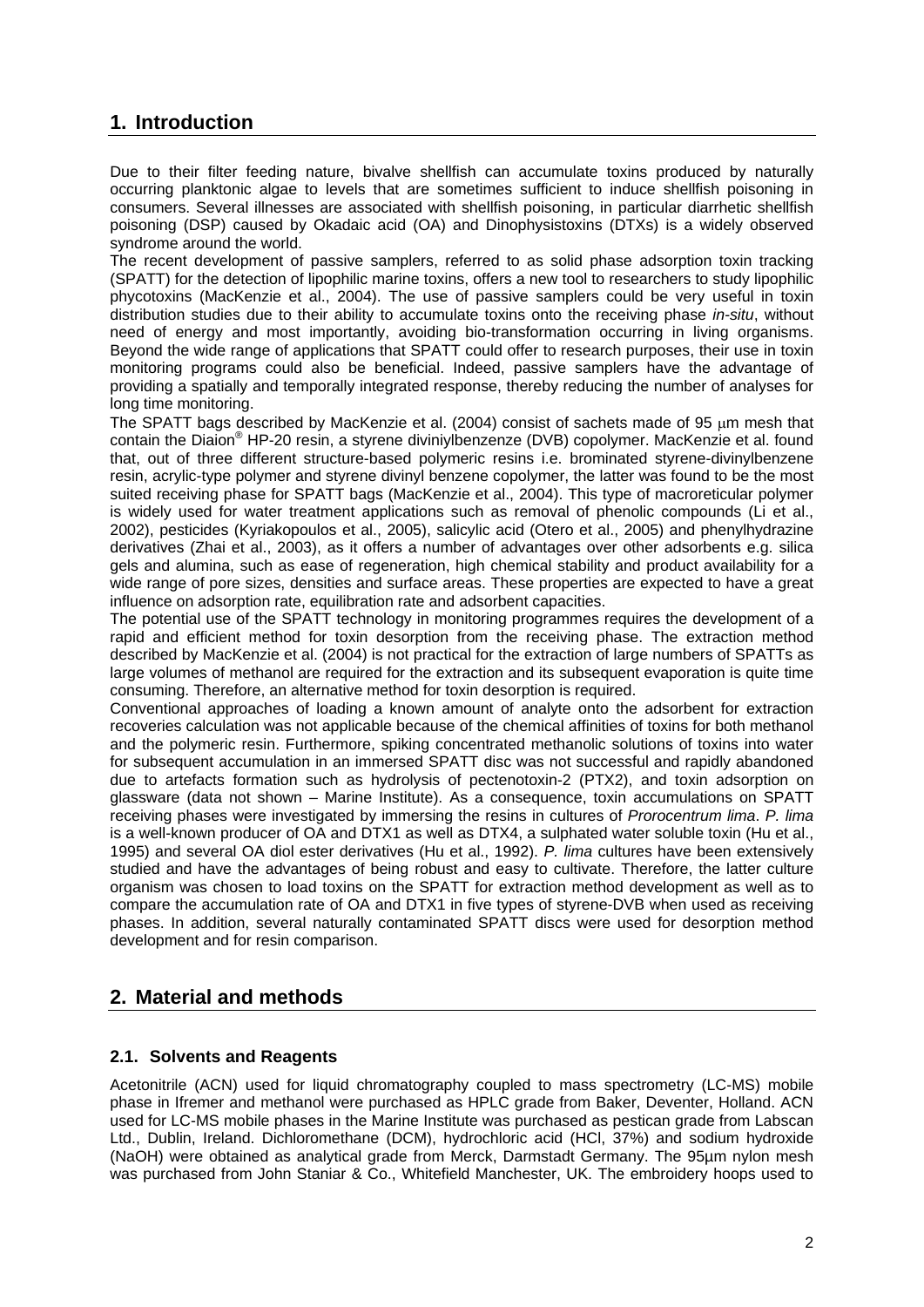hold the mesh and the resin were purchased from Singer Sewing Centre, Galway, Ireland. The polymeric resins Diaion® HP-20, Sepabeads® SP850, Sepabeads® SP825L, Amberlite® XAD4 and Dowex® Optipore® L-493 were purchased from Sigma Aldrich, UK. Formic acid and ammonium formate were obtained from Sigma–Aldrich, UK (F-0507 and F-2004, respectively). Water was obtained from MilliQ water dispenser. Standards of OA and PTX2 were purchased as certified calibration solutions from the National Research Council (NRC), Halifax, Canada. Standards of Azaspiracid-1 (AZA1) were prepared from AZA1 isolated in 2001 in Tohoku University, Sandai – Japan, from naturally contaminated mussels from the South West of Ireland (Hess et al., 2007).

#### **2.2. Polymeric resin properties and SPATTs preparation**

Five macroporous styrene-divinylbenzene copolymer resins were selected to evaluate a range of densities, pore sizes, pore volumes and surface areas (Table 1). Two types of SPATT designs were prepared: SPATT bags and SPATT discs. The SPATT bag design is well suited for studies in artificial media, as the bags can easily be inserted and retrieved from the carboys and culture flasks. The sachets were sewed in the nylon mesh and filled with resin  $(3.00 \pm 0.05 \text{ g})$ . The resins were activated by immersing 30 sachets in methanol (1 l) for 48 h. The sachets were then immersed in water and sonicated a few minutes. Alternatively, experiments at sea were carried out using a SPATT disc design which is more robust, rapidly assembled and avoids sewing step. This design has been adapted from Sandvik and Rundberget - Norwegian Veterinary Institute (Personal communication, 2005). Portions of resins (3.00  $\pm$  0.05 g) were weighed and methanol (100 ml) was subsequently added. Activation was performed by leaving the resins in contact with the methanol overnight, prior to a filtration on 95  $\mu$ m mesh ( $\approx$ 21 x 12mm).. The resin was wrapped with the mesh and clipped in an embroidery frame (diameter 8.8 cm) allowing exposure on both sides of the frame. Methanol residues were removed by a 10 min sonication step in 500 ml water. The SPATT discs were stored in MilliQ water at 4 - 6 °C until deployment.

#### **2.3.** *P. lima* **culture and resins exposure**

A mixed strain of *P. lima* (PL 4V and PL 2V) isolated in Galicia (Spain) was used to inoculate four batches in 10 l experimental units each containing 6 l of culture. This approach was chosen in order to have a sufficient quantity of inoculum and hence to reduce the time to obtain a large biomass. Both strains were grown in F/2 medium (Guillard and Ryther, 1962; Guillard, 1975) at 36 ‰ salinity under 12/12 light/dark cycle and exposed to 50  $\mu$ E.m<sup>-2</sup>.s<sup>-1</sup> irradiance at 16 °C.

After 4 weeks of incubation the concentration reached 15 000  $\pm$  3 000 cells/ml (n=4) determined on Nageotte counting chamber. Three 6 l batches were pooled together and allowed to grow for another 4 weeks while the remaining batch was lysed by the "freeze-thaw" method (Quilliam et al., 1996). After defrosting, the culture was sonicated for 10 minutes and dispensed in two 2 l experimental units containing 1.8 l of lysed culture. Five sachets, each containing one of the selected polymeric resins, were placed in each experimental unit for four days.

After 80 days of growth, the pooled culture media reached a density of 30 000  $\pm$  2 000 cells/ml (n=3). Two culture aliquots (100 ml) were passed through a GF/C filter (Whatman 1.2 um). The cells were rinsed with distilled water to remove the salts and the wet residue was dried in an oven at 60 °C until constant weight was reached, resulting in dry residues of 16.1 and 17.3 mg. The pooled media (18 l) were homogenised for 30 minutes using magnetic stirring and 250 ml aliquots were dispensed into 60 carboys while maintaining agitation. A 100 ml sample was put aside and preserved in Lugol iodine for cell counts. One filled resin sachet was immersed in each carboy and was placed in the culture chamber until the end of the experiment. Carboys were shaken manually in the mornings and evenings. Three SPATT bags made of each resin were collected at 4 time points, 12, 24, 48 and 72 h, and were kept at 6°C and extracted within 48 h of the exposure end.

### **2.4. Toxin desorption from SPATT portions**

#### 2.4.1. Extraction method development

The five resins that were immersed in one of the experimental media (1.8 l lysed culture) were used to determine the elution profile of OA and DTX1 using preparative chromatography equipment. In addition, a naturally contaminated SPATT disc that was placed at five meters depth in McSwynes Bay - Bruckless on the North West Coast of Ireland, for one week ending on the  $15<sup>th</sup>$  of November 2005,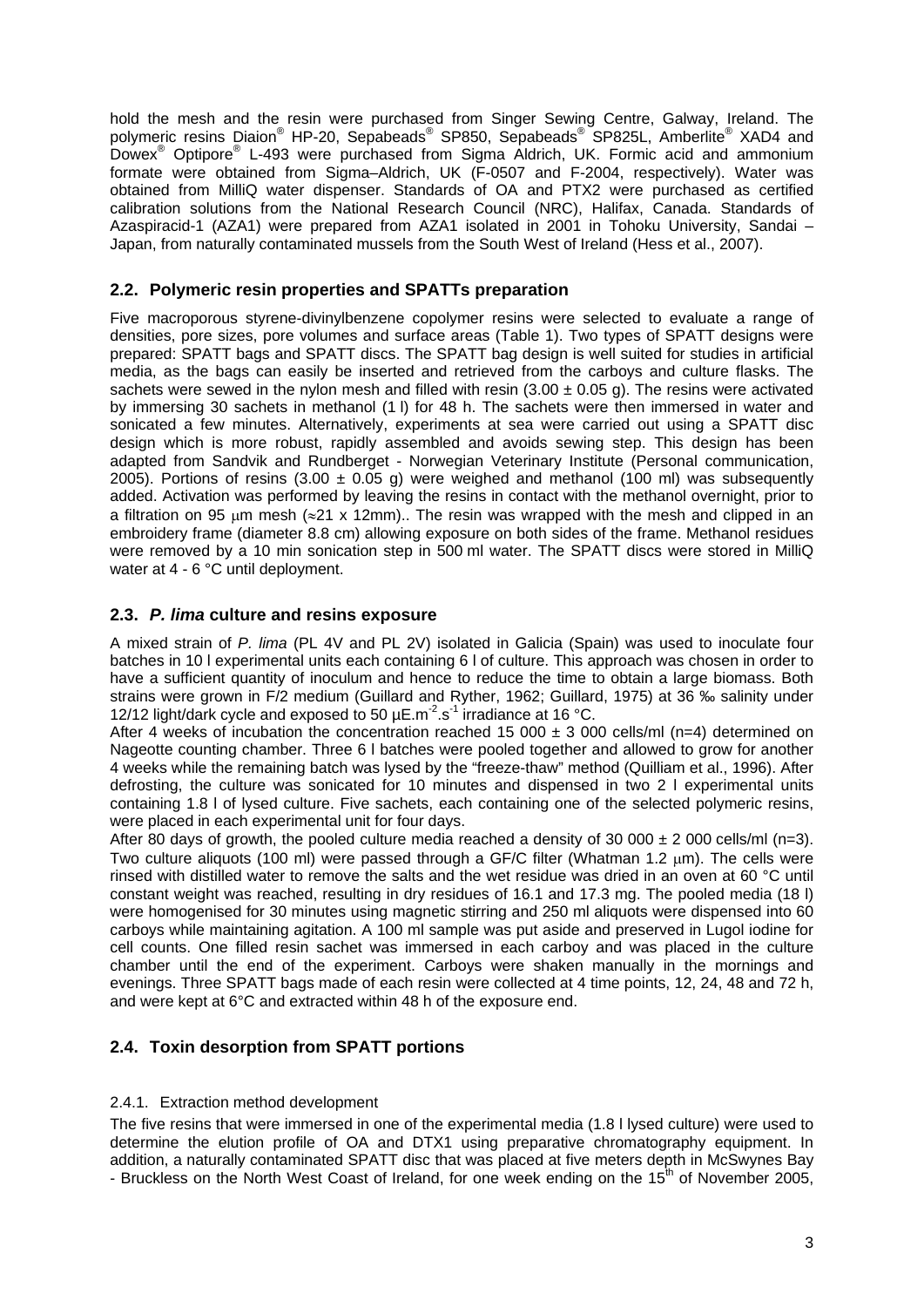was also used for desorption profile determination as above. The resins contained in the sachets were rinsed twice in 500 ml of MilliQ water to remove salts and vigorously shaken. A preparative chromatography system Shimadzu 10Avp (Kyoto, Japan) that includes a binary LC-8A Shimadzu pump and an automatic fraction collector Shimadzu FRC-10 was used for the determination of the toxin desorption profile. A preparative low pressure analytical glass column (15.0 x 1.0 cm) was used to pack the polymeric resins (3 g). Methanol at 1 ml/min was used as mobile phase and 5 ml fractions were collected over 60 min. Each fraction was weighed for volume corrections and the extracts were transferred into LC vials and analysed by LC-MS on a Hybrid Quadrupole Time of Flight (Q-TOF) MS using an isocratic elution method.

#### 2.4.2. Extraction protocol for polymeric resins

SPATTs were rinsed twice in 500 ml of MilliQ water to remove salts and vigorously shaken. The contaminated resins were removed from the mesh and inserted into empty solid phase extraction (SPE) glass cartridges placed on a manifold. Vacuum was applied in order to remove the remaining water. A 23 ml methanol portion was used to elute the resin at ca 1 ml/min flow rate. The extracts were transferred into 25 ml volumetric flasks and an additional 2 ml was used for rinsing and to complete up to the mark. Extract aliquots were taken from the volumetric flask, inserted into LC vials and injected in a LC-MS system.

#### **2.5. Determination of toxin contents of cultures**

The *P.lima* culture was homogenised slowly using a magnetic stirrer for one hour. The culture was constantly stirred, to avoid sedimentation of the cells, and 13 aliquots (40 ml) were taken using a pipette and dispensed into polypropylene centrifuge tubes. One 40 ml aliquot was put aside and preserved in Lugol iodine for cell counts under optical microscope.

Method A: Three solutions were placed in a water bath at 100 °C for 10 minutes, allowed to cool at room temperature and subsequently hydrolysed by adding 5 ml of 2.5 M NaOH solution and placed for 20 minutes in a water bath at 76 °C. The solutions were allowed to cool at room temperature and were neutralised by addition of 5 ml of 2.5 M HCl solution. The hydrolysed solutions were partitioned by liquid/liquid extraction (LLE) using DCM (40 ml); this was repeated three times. The DCM fractions were combined and evaporated to dryness using a speed vac at 50 °C. The dry residue was resuspended in 5ml of methanol, filtered on 0.2  $\mu$ m filters and analysed by LC-MS.

Method B: Three solutions were placed in a water bath at 100 °C for 10 minutes, allowed to cool at room temperature and subsequently partitioned using DCM (40 ml); this was repeated three times. The DCM fractions were combined and evaporated to dryness using a speed vac at 50 °C. The remaining aqueous phase was hydrolysed following the procedure described in method A. The hydrolysed solution was partitioned three times using DCM as described above. The dry residue obtained from the three portioning steps was reconstituted in 5 ml methanol, filtered on 0.2  $\mu$ m cartridges and analysed by LC-MS.

Method C: Three solutions were placed in a water bath at 100 °C for 10 minutes, allowed to cool at room temperature and stored at -20 °C. An additional three solutions were frozen at - 20 °C without heat treatment. The six frozen samples were allowed to defrost at room temperature for 24 hours and placed in a sonicating bath containing ice for 10 minutes. The solutions were centrifuged at 3000 rpm for 20 minutes at 0°C and extracted on C18 SPE cartridges (VWR; 500 mg; 3 ml). SPE conditions were optimised on yield, extraction efficiency and reproducibility from *P. lima* culture samples. The different steps of the SPE procedure consisted in drying and compressing the C18 stationary phase with nitrogen for 4 min. The cartridge was then equilibrated with 100 % methanol (20 ml) and conditioned with water (20 ml) at 8 ml/min. The culture sample (5 ml) was loaded on the SPE at 2.5 ml/min and subsequently washed with water (5 ml) at 3 ml/min. Then, the toxins were eluted with 100 % methanol (5 ml) at 3 ml/min and the stationary phase was dried with pulse air (6 ml). The effluent (5 ml) was evaporated to dryness using a speed vac. The dry residue was reconstituted in 100 % methanol (1 ml) and inserted in a LC vial for LC-MS analysis using the LCQ ion trap MS.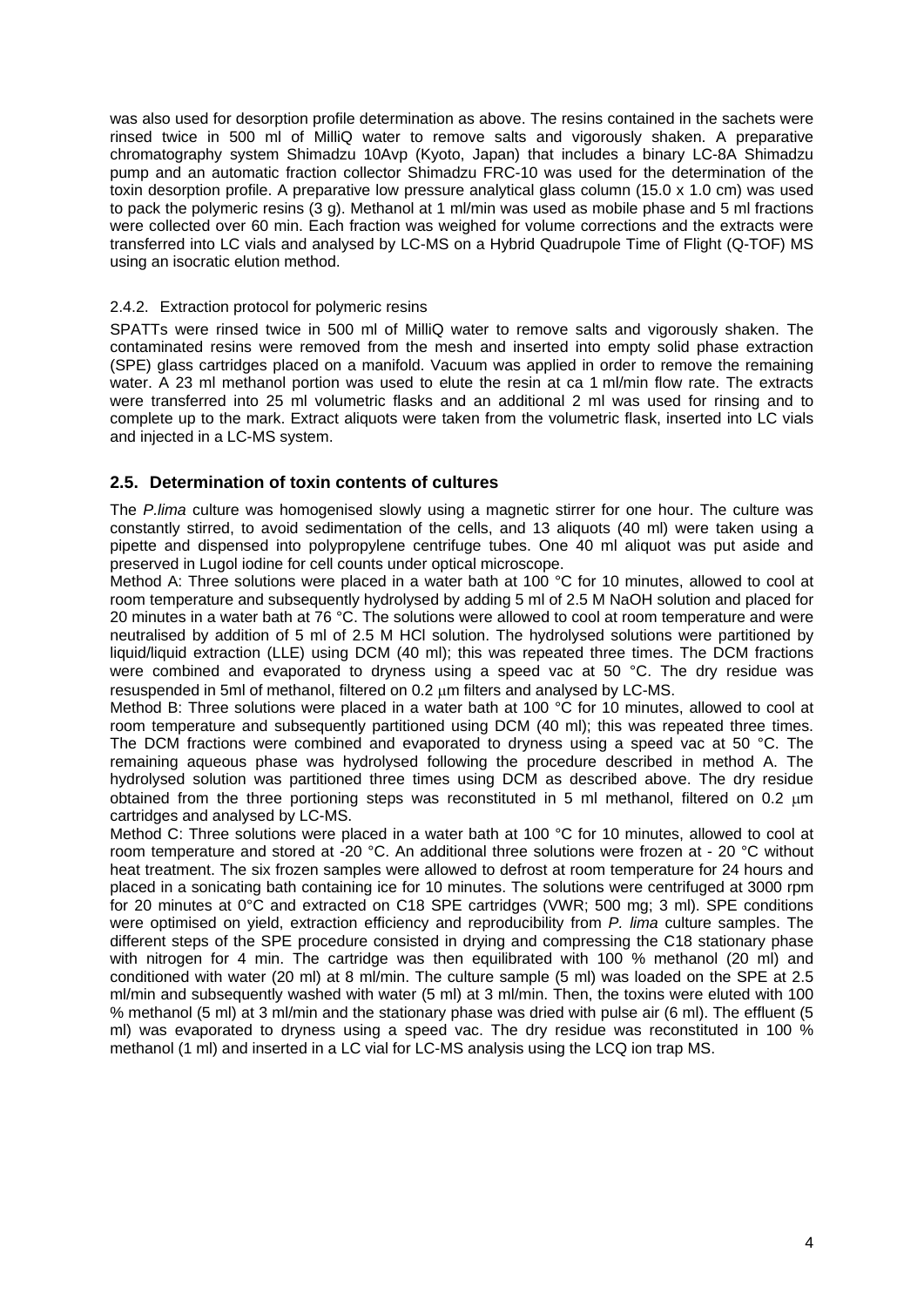### **2.6. Naturally contaminated SPATTs**

#### 2.6.1. Bruckless Bay

A SPATT disc made of Diaion HP-20 resin was deployed in Mc Swynes Bay - Bruckless, NW Ireland [54°36'47.98"N, 8°23'31.99"W]. The SPATT disc was immersed from the  $8<sup>th</sup>$  until the 15<sup>th</sup> of November 2005 at 5 meters depth.

#### 2.6.2. Galway Bay

SPATT discs were placed at a single location in outer Galway Bay [53°16'10.10''N, 8°56'4.33'' W] from the 17<sup>th</sup> until the  $31^{st}$  of August 2006. The sampling system consisted of three replicates of SPATT made of the five resin type (15 SPATTs) at two depths, one and five meters. The SPATTs were replaced after one-week exposure.

### **2.7. LC-MS systems**

Three LC-MS systems were used for quantitation of toxins. Analyses performed in Ifremer were carried out on an ion trap LCQ instruments. Analyses performed at the Marine Institute were carried out on a Q-TOF Ultima for samples that contain OA and DTX1 and on a triple quadrupole (QqQ) Quattro Ultima for samples additionally containing toxins other than OA and DTX1.

#### 2.7.1. Analyses using Q-TOF

Analyses for the study of the elution profiles of OA and DTX1 from the polymeric resins were performed using a HPLC Acquity system (Waters Corp., Manchester, UK) coupled to a Q-TOF Ultima (Micromass Ltd., Manchester, UK) equipped with a z-spray ESI source. Separation was achieved in isocratic elution for 8 min with 53% phase A (100 % aqueous) and 47 % phase B (95 % aqueous ACN), both containing 2 mM ammonium formate. The flow rate was set at 0.25 ml/min and 5 ul of samples were injected on a C8 BDS Hypersil (50 x 2 mm, 3  $\mu$ m particle size, guard column, 10 x 2 mm,  $3 \mu$ m) column maintained at  $25 \text{ °C}$ . The Q-TOF was used in TOF-MS/MS mode, where the molecular ion is isolated in the quadrupole and where after collision in the collision cell, the whole fragmentation spectrum is obtained in the TOF. DTX1 was quantified using OA calibration as no DTX1 certified calibration solution was commercially available at the time of the study.

#### 2.7.2. Analyses using Quattro Ultima

The resins used in SPATT discs deployed in Bruckless Bay and Galway Bay as well as the extracts of the SPATTs exposed to the *P. lima* culture for adsorption rate determination were analysed using a 2695 Waters HPLC coupled to a QqQ Quattro Ultima (Micromass Ltd., Manchester, UK) also equipped with a z-spray ESI source. Separation was achieved using a gradient elution using binary mobile phases at 0.25 ml/min on a C8 BDS Hypersil column (50 x 2 mm, 3  $\mu$ m particle size, quard column, 10 x 2 mm, 3  $\mu$ m). Mobile phase A consisted of 100 % aqueous while B was 95 % ACN. Both mobile phases contained 2 mM ammonium formate and 50 mM formic acid. The gradient started with 30% B at time zero linearly rising to 90% B at 8 min. Then, 90% B was held for 0.5 min, decreased to 30% B over 0.5 min which was held again for 5 min until the next run. The flow was diverted to the waste for the first 5 min of the analysis. The column temperature was set at 25 °C and the injection volume at 5 ul. The Quattro Ultima was operated in multiple reaction-monitoring (MRM) mode, analysing two fragment ions per compound. Monitored transitions were as follows (precursor > fragment): OA 803.5>255.5 and 803.5>803.5; DTX2 803.5>255.5 and 803.5>803.5; DTX1 817.5>255.5 and 817.5>817.5;; PTX2 876.5>823.5; AZA1 842.5>654.4 and 842.5>672.4; AZA2 856.5>654.4 and 856.5>672.4; AZA3 828.5>640.4 and 828.5>658.4. OA and DTXs were analysed in negative ionisation mode while PTX2 and AZAs were analysed in positive ionization mode. AZA2 and AZA3 were quantified using AZA1 calibration as no certified calibration solutions of these compounds were commercially available at the time of the study.

### 2.7.3. Analyses using LCQ

Culture extracts obtained by method C were analysed on a LCQ ion trap MS (Finnigan MAT, San Jose, US) with an ESI source. Separation was achieved with a Spectra system HPLC equipped with a Kromasil C18 column (250 x 2.0 mm, 5 um particle size) at 40 °C. Isocratic elution was carried out using a mobile phase ACN/water (75:25) containing 0.1 % TFA. The flow rate was set at 0.2 ml/min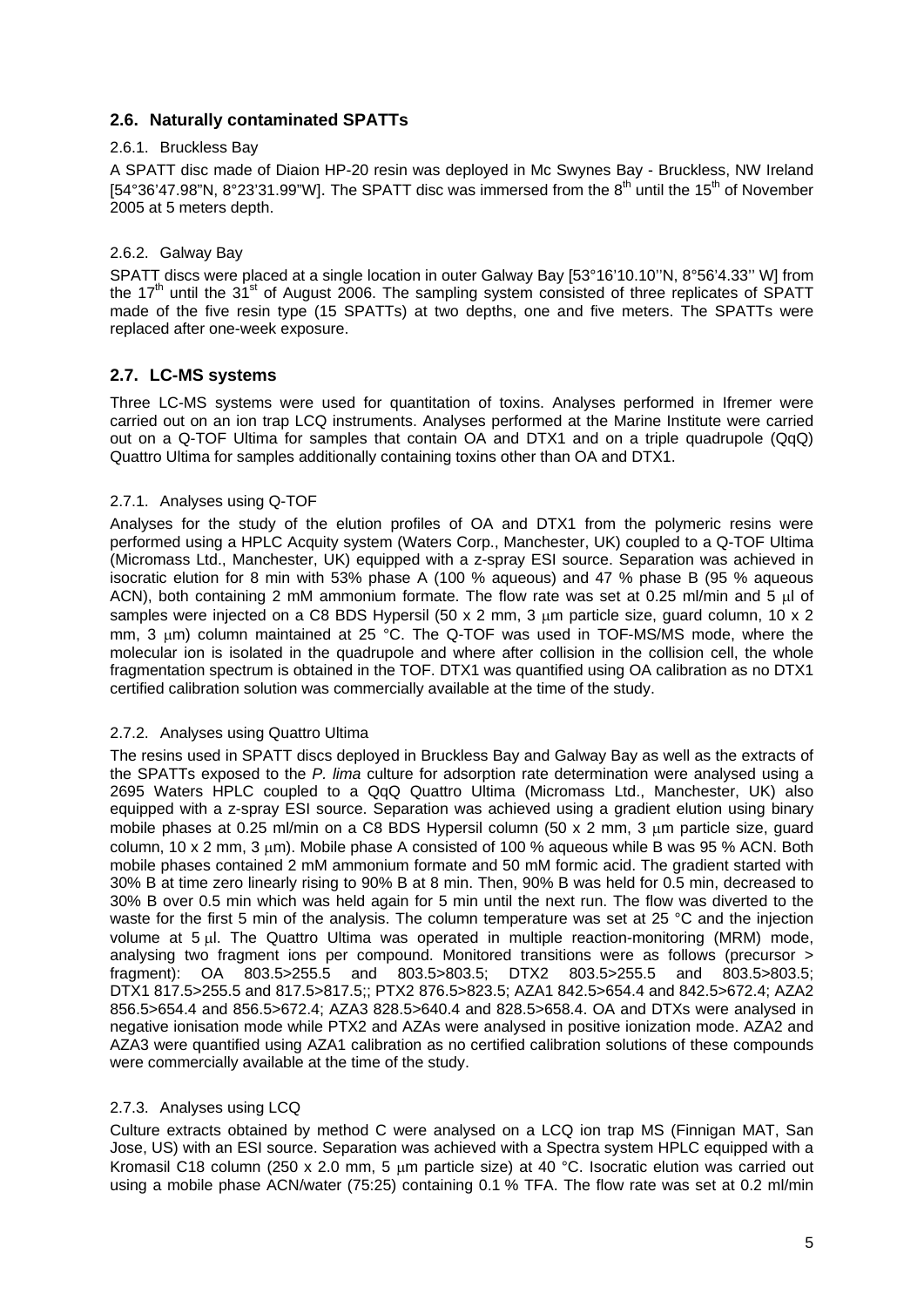and the injection volume was 5  $\mu$ l. Multiple tandem MS produced collision-induced dissociation (CID) spectra and were obtained using the protonated molecule for each toxin which fragmented similarly giving major ions due to the sequential loss of water molecules. OA and DTX1 were determined in posititve ionisation mode and using  $MS<sup>3</sup>$  methods with the following target precursor and fragment ion combinations in the mass spectrometer: MS<sup>3</sup> method OA ( $m/z$  787.0 > 769.1 > 751.0); MS<sup>3</sup> method DTX1 (*m*/*z* 801.0 > 783.1 > 765.1). DTX1 was quantified using OA calibration as no DTX1 certified calibration solution was commercially available at the time of the study.

### **2.8. Statistical evaluation**

Statistical calculations were carried out using Sigmastat 3.0. The significance test used to discriminate between the toxin adsorption capabilities of the polymeric resins was the two-way analysis of variance Holm-Sidak test.

### **3. Results**

### **3.1. Toxin desorption from naturally and artificially contaminated resins**

The elution profiles of OA and DTX1 determined for each polymeric resin using methanol at 1 ml/min are shown in Figure 1A and B respectively. The elution of OA and DTX1 from the HP-20, SP825L and XAD4 resins have a similar profile with a Gaussian type peak where the desorption reaches a maximum after elution with  $5 - 7$  ml of methanol. The desorptions of OA and DTX1 from the SP850 and the L-493 did not follow that trend, as the first fraction was in both cases the most concentrated one. Excellent recoveries were obtained for the five resins using an elution with 23 ml of methanol, ranging from 96 to 99 % for both OA and DTX1 (calculated relatively to the amount of toxin recovered using 60 ml of methanol), as shown in Table 2. Similarly, the same experiment has been carried out using the HP-20 resin from a naturally contaminated SPATT that was deployed in Bruckless for one week. OA, DTX2, PTX2, AZA1, -2 and -3 were found at quantifiable levels. The recoveries obtained using a 23 ml elution with methanol (calculated relatively to the total amount recovered using 60 ml) ranged from 85 to 100 % recoveries. The lowest recovery was obtained for AZA3 while the highest was obtained for DTX2 as shown in Table 3. The elution profile obtained for these toxins is shown in Figure 1C, where the Y-axis was normalised to the highest OA concentration found. Figure 1D shows the OA desorption profiles obtained using the naturally contaminated HP-20 resin exposed in Bruckless and the artificially contaminated HP20 resin immersed in lysed *P. lima* culture for four days. The elution profile from the naturally contaminated HP-20 shows that after elution with 23 ml of methanol, OA could still be quantified in the extracts but only accounted for 2 % of the total amount that was recovered using 60 ml.

### **3.2. Toxicity** *P. lima* **culture**

The toxicities of the *P. lima* cultures were determined from the sum of intracellular and extracellular toxin content; the results are shown in Table 4. The concentration of free OA determined by LLE was 79.1  $\pm$  1.3 ng/ml (Method B) while the concentration obtained by SPE was 63.8  $\pm$  4.9 ng/ml (Method C). The quantification of the sum of free OA and OA ester derivatives determined by LLE combined to hydrolysis using NaOH (Method A) resulted in concentration of  $125.2 \pm 9.6$  ng/ml against  $101.3 \pm 1.4$ ng/ml determined by the SPE method and freeze-thaw technique (Method C). These results were in good agreement since both the hydrolysis procedure and the LC-MS methods and instruments were different. Furthermore, the concentration of free OA accounted for 63.2 % and 63.0 % of the sum of the concentrations of free OA and OA ester derivatives using LLE and SPE, respectively. The concentration of free DTX1 determined by LLE was 126.5 ± *4.6* ng/ml and 99.7 ± *11.6* ng/ml by SPE. DTX1 ester derivatives were not detected in any extract. The sum of the concentrations of free DTX1 and DTX1 ester derivatives obtained by method A was lower than the free DTX1 concentration obtained by method B. This suggests either DTX1 degradation during the hydrolysis process or signal suppression in the ESI source due to the presence of sodium chloride in the extract, as salts may cause signal suppression in LC-MS analysis. Sodium chloride is present as HCl is added to neutralise the extract hydrolysed by NaOH. The concentrations obtained for free DTX1 and the sum of free DTX1 and DTX1 ester derivatives using method C were within the margin of errors.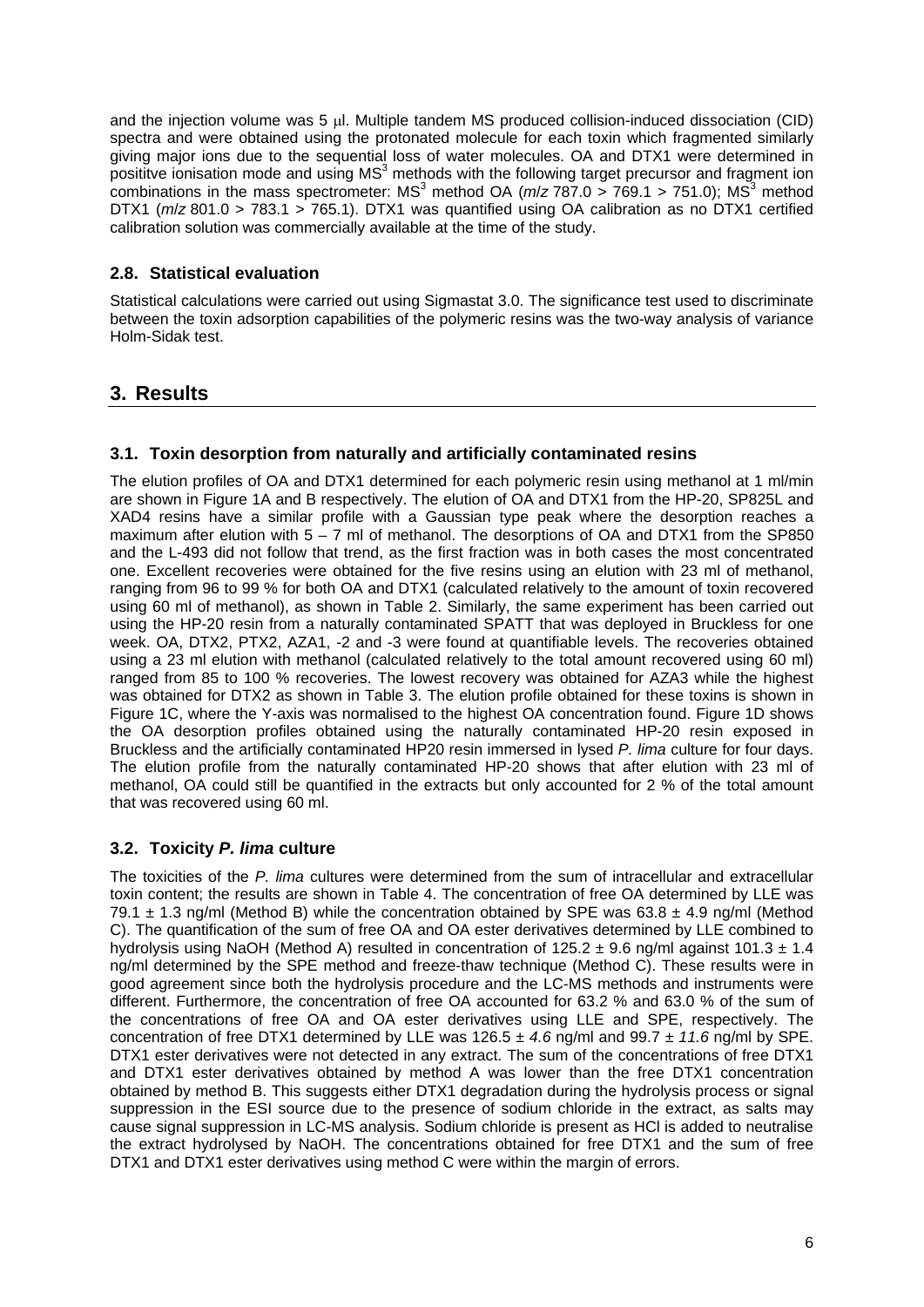#### **3.3. Toxin accumulation in polymeric resins from** *P. lima* **culture**

The average amount, calculated from three replicates, of OA and DTX1 accumulated on each resin at 12, 24, 48 and 72 hours is shown in Table 5 and Table 6 respectively. All resins were able to accumulate OA and DTX1 following a 12 hours exposure to the *P. lima* culture. The ratios of the amount of OA and DTX1 adsorbed on each resin were all between 1.20 and 1.25 apart for XAD4 where the ratio found was 1.05. The adsorption profiles of OA and DTX1 onto each resin is shown in Figure 2A and 2B respectively. The percentage of adsorption was calculated from the amount of OA and DTX1 found in the SPATTs and the amount of free OA and DTX1 found in the culture medium, given in Table 4. SP825L and SP850 were found to be the resins that adsorbed OA and DTX1 the most rapidly up to 48 hours. The HP-20 was the only resin that accumulated OA and DTX1 linearly up to 72 h, correlation coefficients obtained for OA and DTX1 were 0.9819 and 0.9955 respectively. After 72 hours exposure, the HP-20 resin accumulated the largest amount of OA and DTX1 compared to the other resins assessed, reaching 24 and 12 % of the free OA and DTX1 contained in the cells and in the culture media. However, the Holm-Sidak two way analysis of variance using contact time and polymeric resin type as the variable factors showed that there are no statistical differences between the OA adsorption rate obtained with the HP-20, the SP825L and the SP850 resins, and with the L-493 and XAD4 resins. Furthermore, the same statistical test showed that L-493, SP825L, SP850 and XAD4 resins adsorbed equivalent amounts of OA following a 48 hours contact time and following a 72 hours contact time, suggesting that equilibrium was reached. The results obtained for DTX1 adsorption (Figure 2A) were in accordance with the OA results except for XAD4 that demonstrated similar adsorption rate towards DTX1 with the HP-20, the SP825L and the SP850 resins. No statistical differences were observed between HP-20, SP825L, SP850 and XAD4 resin types for DTX1 adsorption rate and similarly to the OA results, the SP825L, SP850 and XAD4 resins adsorbed equivalent amounts of DTX1 following 48 and 72 hours contact time.

#### **3.4. Toxin accumulation in polymeric resins from West Coast of Ireland**

The concentrations of OA obtained from the naturally contaminated SPATT discs made of the five selected polymeric resins are shown in Figure 3. It was found that HP-20 always accumulated a significantly greater amount of OA than the other resins. No significant differences were observed in the amount of OA adsorbed onto the SP825L and SP850. The amount of OA accumulated on the L-493 resin was lower than the previously mentioned resin. Finally, the XAD4 had extremely poor performances in the natural media as OA was barely quantifiable in the extracts. In addition to OA, the resins also accumulated quantifiable amounts of DTX2 as shown in Table 7. DTX2 was only quantifiable using the HP-20, the SP825L and the SP850. Furthermore, all resins also accumulated AZA1 at detection levels as well as relatively high amounts of PTX2 which were not quantified (data not shown).

## **4. Discussion**

The SPATT technique is an attractive tool for the study of the distribution of lipophilic toxins at sea, as it presents a number of advantages over the current monitoring tools. The accumulation of the parent toxins avoiding bio-transformation that occur in shellfish such as the esterification of okadaic acid into 7-O-acyl Okadaic ester (Suzuki et al., 1999), the conversion of PTX2 into PTX2 seco-acid (Suzuki et al., 2001; Miles et al., 2004) and PTX2 seco-acid ester derivatives (Wilkins et al., 2006). Similarly, the oxidation of YTX into 45-hydroxy-YTX and carboxy-YTX (Aasen et al., 2005) can be avoided, thereby reducing the number of analytes to be considered in the analytical procedure. Moreover, it is often difficult to evaluate the toxicity of harmful algae bloom by cell identification and quantification in the water column. This is especially true for *P. lima* due to its epiphytic behaviour (Foden et al., 2005) and to the high variation in cell toxicities depending on their strains (Bravo et al., 2001). The SPATT technique is well suited to link cell populations and their densities to qualitative and quantitative data on their toxin production. In addition, the SPATT technique could be beneficial for the monitoring of AZAs as the organism responsible for the production of these toxins, initially reported as *Protoperidinium crassipes* (James et al., 2003), has still not been unambiguously identified. (Hess et al., 2005, Aasen et al., 2006).

The comparison of toxin desorption behaviours from the five polymeric resins was carried out by exposing the SPATTs to a lysed culture of *P. lima* where the resins were competing with each other for the accumulation of OA and DTX1. This approach was initially taken as an artificial contamination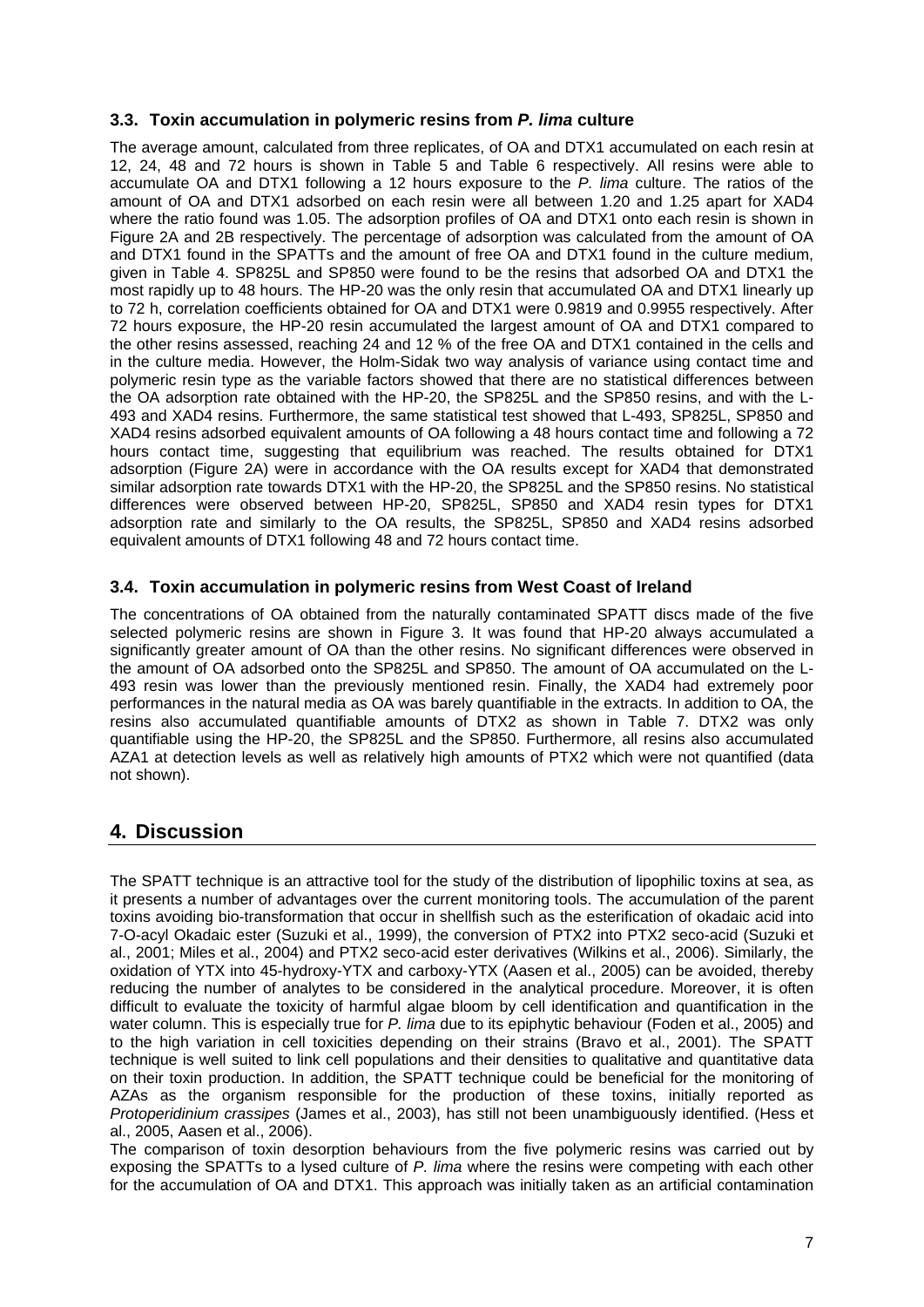step, in order to load similar amounts of toxins on the five resins for subsequent desorption profile determination. The latter was achieved using preparative chromatography equipment in order to ensure good reproducibility in the methanol flow rate and in the volumes of fractions collected. The desorption profiles shown in Figure 1A and Figure 1B demonstrate the applicability of the elution method for the desorption of OA and DTX1 toxins from all resins selected for assessment. Furthermore, when the desorption profile relative to the most concentrated fraction in OA obtained from naturally contaminated SPATT (made of HP-20) is plotted with the desorption profile from SPATT (also made of HP-20) contaminated in artificial *P. lima* culture (Figure 1D) it is clear that both contamination processes led to similar desorption profile. The use of naturally contaminated SPATT from Bruckless, Ireland, allowed determination of the desorption profiles for AZA1, -2, -3, PTX2, OA and DTX2 as shown in Figure 1C. The data shown in Table 3 demonstrate the efficiency of the elution method for lipophilic toxin analysis as the recoveries obtained for OA, DTX2 and PTX2 were 98, 100 and 96 % respectively. Lower recoveries were obtained for AZA3, -2 and -1 with 85, 91 and 93 % respectively, probably due to the higher lipophilicity of these compounds. It must be emphasised that, from previous experiments carried out in Bruckless using the SPATT samplers for several weeks, it was observed that AZA3 is usually found in low concentrations compared to AZA1 and -2 (Fux et al., manuscript in preparation).

Applications of styrene DVB copolymer resin in aqueous environment requires a pre-wetting step because of the high hydrophobicity of the resins due to their highly aromatic surfaces. The wetting or activation process consists in the immersion of the resin in a water-soluble solvent such as methanol or acetone to displace the air from the pores, followed by immersion in water to displace the solvent by water molecules. Hence, care must be taken to ensure that the resins are kept moist until deployment at sea. Recent research in polymeric materials have shown that the wetting step of the polymeric resin XAD4 can be avoided by carrying out a Friedel and Crafts acylation on the styrene DVB resin structure (Li et al., 2001). The introduction of a similar acylation step on the resins used for the preparation of SPATTs could offer more flexibility in deployment and storage.

Previous studies demonstrated that *P. lima* (PL2V) has a growth rate of 0.1 to 0.3 divisions/day, which would allow cultures to be in the late log phase after 30 days ([Rausch de Traubenberg](http://www.sciencedirect.com/#bbib15) and Morlaix, 1995).Thus, the comparison of the five polymeric resins for their ability to accumulate OA and DTX1 from *P. lima* culture was carried out in a 2-month-old culture in order to ensure that significant variation in toxin concentration in the culture medium would not occur over the 72 h study period. Adsorption of OA and DTX1 on the HP-20 resin rose linearly up to 72 h while the other four resins seem to have reached saturation more rapidly. The results obtained for the HP-20 are in agreement with field trials carried out by MacKenzie et al. (2004) where the resin has been shown to accumulate toxins linearly up to at least 5 days.

This may be due to the larger pore size of the HP-20 and could be explained when looking at the diffusion pathways. Two types of diffusion must be considered, film diffusion and internal diffusion, which are due to the migration of molecules from the solution to the surface of the particles and to the migration from the surface to the interior of the particles, respectively. A simplified model of the adsorption mechanism is proposed in Figure 4**Erreur ! Source du renvoi introuvable.**. Both phenomena are affected by the particle sizes, since the use of smaller particle size increases the surface area for film diffusion, and reduces the internal volume through which the molecule must diffuse. Therefore, the larger the particle sizes, the longer the time to reach equilibrium. Nevertheless, differences in adsorption rate were observed in this study despite the use of polymeric resin with similar particle size ranges given by the manufacturer (Table 1). The HP-20 was the only resin to adsorb a significantly higher amount of toxin between 48 and 72 hours when exposed to live culture and adsorbed the greater amount of toxins during the field trials suggesting that the pore size of the resin may govern the capacity and equilibration rate of toxin adsorption. Since the HP-20 had the smallest surface area and yet showed good performances for toxin adsorption, the adsorption rate does not seem to be dependant on the surface area.

The HP-20 adsorbed 24 % of OA and 12 % of DTX1 from the culture. The difference in concentration adsorbed may be related to their different excretion pathways and the different amounts of free toxin available for adsorption from the aqueous media. Studies on the production of OA and DTX1 in *P. lima* cultures over a 90 day period showed that OA is either solely or partially produced from enzymatic hydrolysis of DTX4 (Quilliam et al., 1996). This was suggested following the discovery of high intracellular DTX4 concentration with only low concentrations of OA and DTX1 in boiled extracts, where enzymatic activity was stopped. Since OA was found to be the predominant toxin in the culture medium, followed by DTX1 and DTX4 in trace amounts, it was suggested that OA could be produced in the cell in low amount similar to DTX1, and that the majority of OA found in the medium is the result of a very fast enzymatic hydrolysis into OA diol ester derivatives, which are further hydrolysed at a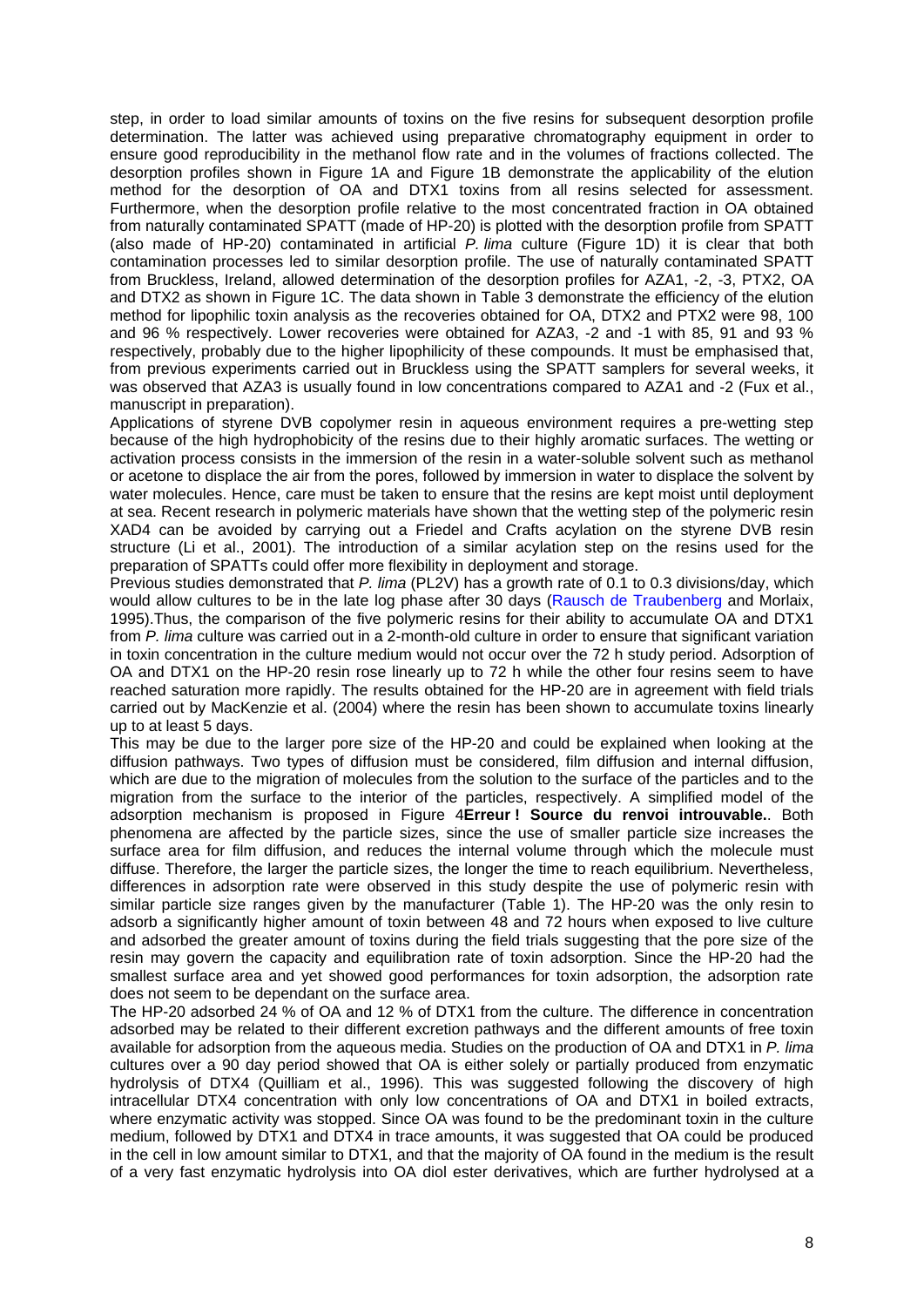lower rate to yield OA. Studies on *P. lima* cell cycle and their related toxin production showed that DTX4 and OA/DTX1 are produced at different phases of the cell cycle (Pan et al., 1999). The same study reported that DTX4, OA, DTX1 and OA diol esters accounted for 54, 30, 12 and 4 % of the total intracellular toxin content respectively, while only OA and trace amounts of DTX1 were detected in the culture medium. However, this study did not provide any evidence of OA being directly produced by the cell and as of yet, there is no study to the author's knowledge that demonstrated the potential production of free OA from *P. lima* cells. DTX1 production is not believed to occur through the same mechanism as there is no evidence of DTX1 derivatives being produced in *P. lima* cultures (Quilliam et al., 1996; Bravo et al., 2001; Nascimento et al., 2005).

The results obtained from the SPATTs immersed in Galway Bay are consistent with the above findings. The HP-20 resin has shown the ability to accumulate a significantly larger amount of OA than the other evaluated resins. The data from this study show that L-493 and XAD4 resins are not suitable to be used as receiving phase in passive samplers.

This study reported an efficient extraction method suitable for OA, DTX1, DTX2, AZA1, -2, -3 and PTX2 desorption from styrene-DVB polymeric resin. The comparison of several polymeric resins for toxin adsorption demonstrated that the use of the initially reported HP-20 resin as SPATT receiving phase remains the resin of choice for this application since field trial results showed a significantly greater amount of toxin being adsorbed on the HP-20 resin. Furthermore, this work presented evidences of significant toxin adsorption taking place on the assessed polymeric resins within 12 h of exposure in *P. lima* culture. This study re-iterates the potential application of the SPATT technology to rapidly obtain lipophilic toxin profiles and overcome some of the problems associated with the numerous shellfish metabolites.

### **Acknowledgments**

The Marine Institute and BIOTOX (EU funded project 514074under FP6) have provided funds for this study. The authors also would like to thank Sophie Cardot for her assistance in the SPATT preparation.

### **References**

Aasen, J., Samdal, I. A., Miles, C. O., Dahl, E., Briggs, L. R., and Aune, T., 2005. Yessotoxins in Norwegian blue mussels (Mytilus edulis): uptake from Protoceratium reticulatum, metabolism and depuration. Toxicon 45 (3), 265-272.

Aasen, J., Torgersen, T., Dahl, E., Naustvoll, L.J., Aune, T., 2006. Confirmation of azaspiracids in mussels in Norwegian coastal areas, and full profile at one location. In Proceedings of the 5th International Conference of Molluscan Shellfish Safety, 14–18 June 2004, Galway, Ireland, Molluscan Shellfish Safety, Deegan, B., Butler, C., Cusack, C., Henshilwood, K., Hess, P. Keaveney, S., McMahon, T., O'Cinneide, M., Lyons, D., Silke, J. (Eds.). ISBN: 1-902895-33-9, pp 162-169.

Bravo, I., Fernandez, M. L., Ramilo, I., and Martinez, A., 2001. Toxin composition of the toxic dinoflagellate *Prorocentrum lima* isolated from different locations along the Galician coast (NW Spain). Toxicon 39 (10), 1537-1545.

Foden, J., Purdie, D. A., Morris, S., and Nascimento, S., 2005. Epiphytic abundance and toxicity of *Prorocentrum lima* populations in the Fleet Lagoon, UK. Harmful Algae 4 (6 ), 1063-1074.

Guillard, R. and Ryther, J., 1962. Studies of marine planktonic diatoms. I. *Cyclotella nana* Hustedt and *Detonula confervacea* Cleve. Can. J. Microbiol. 8, 229-239.

Guillard, R., 1975. Culture of phytoplankton for feeding marine invertebrates. *In* Smith, W.L. and Chanle,y M.H. (eds.) Culture of Marine Invertebrate Animals, 22-60.

Hess, P., Nguyen, L., Aasen, J., Keogh, M., Kilcoyne, J., McCarron, P., and Aune, T., 2005. Tissue distribution, effects of cooking and parameters affecting the extraction of azaspiracids from mussels, Mytilus edulis, prior to analysis by liquid chromatography coupled to mass spectrometry. Toxicon 46 (1), 62-71.

Hess, P., McCarron, P., Rehmann, N., Kilcoyne, J., McMahon, T., Ryan, G., Ryan, M., Twiner, M., Doucette, G., Satake, M., Ito, E., Yasumoto, T., 2007. Isolation and purification of AZAs from naturally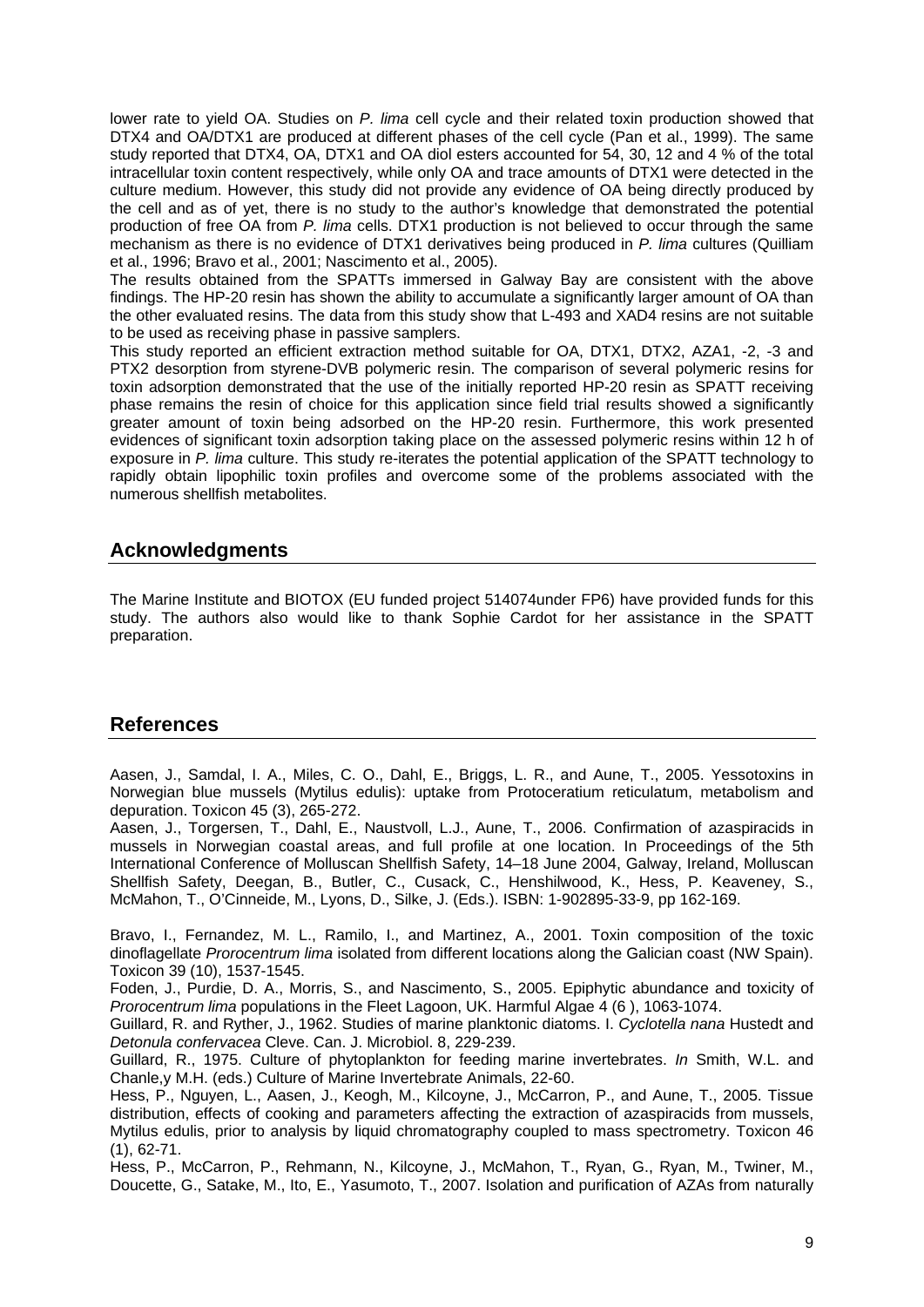contaminated materials, and evaluation of their toxicological effects (ASTOX): in Marine Environment and Health series, 28, pp. IV + 121 – ISSN 1649 0053 - Web page (last accessed on 11/07/07): http://www.marine.ie/home/publicationsdata/publications/MEHS.htm

Hu, T., Marr, J., de Freitas, A. S. W., Quilliam, M. A., Walter, J. A., Wright, J. L. C., and Pleasance, S., 1992. New diol esters of okadaic acid isolated from cultures of the dinoflagellates *Prorocentrum lima* and *Prorocentrum concavum*. J. Nat. Prod. 55, 1631-7.

Hu, T., Curtis, J. M., Walter, J. A., and Wright, J. L. C., 1995. Identification of DTX-4, a new watersoluble phosphatase inhibitor from the toxic dinoflagellate *Prorocentrum lima*. J. Chem. Soc., Chem. Commun., 597-599.

James, K. J., Moroney, C., Roden, C., Satake, M., Yasumoto, T., Lehane, M., and Furey, A., 2003. Ubiquitous 'benign' alga emerges as the cause of shellfish contamination responsible for the human toxic syndrome, azaspiracid poisoning. Toxicon 41 (2), 145-151.

Kyriakopoulos, G., Doulia, D., and Anagnostopoulos, E., 2005. Adsorption of pesticides on porous polymeric adsorbents. Chemical Engineering Science 60 (4), 1177-1186.

Li, A., Zhang, Q., Chen, J., Fei, Z., Long, C., and Li, W., 2001. Adsorption of phenolic compounds on Amberlite XAD-4 and its acetylated derivative MX-4. Reactive and Functional Polymers 49 (3), 225- 233.

Li, A., Zhang, Q., Zhang, G., Chen, J., Fei, Z., and Liu, F., 2002. Adsorption of phenolic compounds from aqueous solutions by a water-compatible hypercrosslinked polymeric adsorbent. Chemosphere 47 (9), 981-989 .

MacKenzie, L., Beuzenberg, V., Holland, P., McNabb, P., and Selwood, A., 2004. Solid phase adsorption toxin tracking (SPATT): a new monitoring tool that simulates the biotoxin contamination of filter feeding bivalves. Toxicon 44 (8), 901-918.

Miles, C. O., Wilkins, A. L., Munday, R., Dines, M. H., Hawkes, A. D., Briggs, L. R., Sandvik, M., Jensen, D. J., Cooney, J. M., and Holland, P. T., 2004. Isolation of pectenotoxin-2 from *Dinophysis acuta* and its conversion to pectenotoxin-2 seco acid, and preliminary assessment of their acute toxicities. Toxicon 43 (1), 1-9.

Nascimento, S. M., Purdie, D. A., and Morris, S., 2005. Morphology, toxin composition and pigment content of *Prorocentrum lima* strains isolated from a coastal lagoon in southern UK. Toxicon 45 (5), 633-649.

Otero, M., Zabkova, M., and Rodrigues, A. E., 2005. Comparative study of the adsorption of phenol and salicylic acid from aqueous solution onto nonionic polymeric resins. Separation and Purification Technology 45 (2), 86-95.

Pan, Y., Cembella, A. D., and Quilliam, M. A., 1999. Cell cycle and toxin production in the benthic dinoflagellate *Prorocentrum lima*. Marine Biology 134, 541-549.

Quilliam, M. A., Hardstaff, W. R., Ishida, N., McLachlan, J. L., Reeves, A. R., Ross, N. W., and Windust, A. J., 1996. Production of diarrhetic shellfish poisoning (DSP) toxins by *Prorocentrum lima* in culture and development of analytical methods. In: Yasumoto , Oshima Y, Fukuyo Y (eds) Harmful and Toxic algal blooms. IOC-UNESCO, Paris pp 289-292.

[Rausch de Traubenberg](http://www.sciencedirect.com/#bbib15), C. and Morlaix, M., 1995. Evidence of okadaic acid release into extracellular medium in cultures *Prorocentrum lima* (Ehrenberg) Dodge. In: Lassus, P., Arzul, G., Erard, E., Gentien, P. and Marcaillou, C., Editors, 1995. *Harmful Marine Algal Blooms*, Intercept Ltd, Lavoisier, pp. 493–498.Suzuki, T., Ota, H., and Yamasaki, M., 1999. Direct evidence of transformation of dinophysistoxin-1 to 7-O-acyl-dinophysistoxin-1 (dinophysistoxin-3) in the scallop *Patinopecten yessoensis*. Toxicon 37 (1), 187-198.

Suzuki, T., Mackenzie, L., Stirling, D., and Adamson, J., 2001. Pectenotoxin-2 seco acid: a toxin converted from pectenotoxin-2 by the New Zealand Greenshell mussel, *Perna canaliculus*. Toxicon 39 (4), 507-514.

Wilkins, A. L., Rehmann, N., Torgersen, T., Rundberget, T., Keogh, M., Petersen, D., Hess, P., Rise, F., and Miles, C. O., 2006. Identification of fatty acid esters of pectenotoxin-2 seco acid in blue mussels (*Mytilus edulis*) from Ireland. J Agric Food Chem 54 (15), 5672-5678.

Zhai, Z. C., Chen, J. L., Fei, Z. H., Wang, H. L., Li, A. M., and Zhang, Q. X., 2003. Adsorption of phenylhydrazine derivatives on hypercrosslinked polymeric adsorbents. Reactive and Functional Polymers 57 (2-3), 93-102.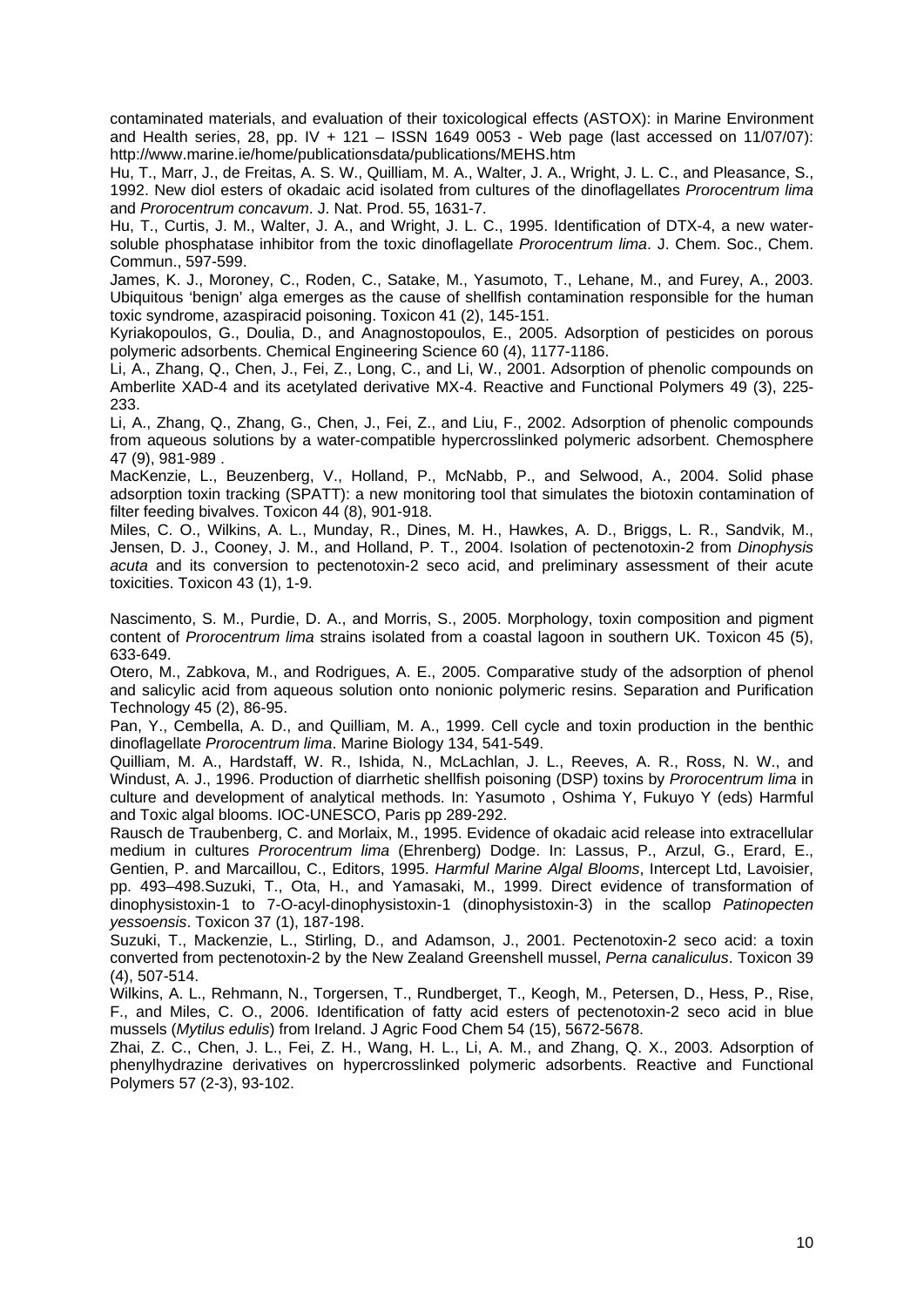### **Tables**

| Table 1: Properties of selected polymeric resins |  |
|--------------------------------------------------|--|
|--------------------------------------------------|--|

|                        | HP-20     | SP825     | SP850     | L-493     | XAD4      |
|------------------------|-----------|-----------|-----------|-----------|-----------|
| Density [g/L]          | 680       | 690       | 670       | 680       | 1020      |
| Pore volume [mL/g]     | 1.3       | 1.4       | 1.2       | 1.16      | 0.98      |
| Surface Area $[m^2/q]$ | 500       | 1000      | 1000      | 1100      | 725       |
| Pore radius [Å]        | 200       | 57        | 38        | 46        | 40        |
| Particle size [µm]     | 297 - 840 | 250 - 840 | 250 - 840 | 297 - 840 | 250 - 840 |

Table 2: Recoveries and concentrations of OA and DTX1 found in lysed *P. lima* culture. Amounts of toxins were obtained from LC-MS Q-TOF quantitation.

|                                                                                                       | amount of OA<br>Total<br>$[\mu$ g] <sup>a</sup> | Recovery at 23 | Total amount of DTX1<br>[ $\mu$ g] <sup>a</sup> | at 23<br>Recovery |  |
|-------------------------------------------------------------------------------------------------------|-------------------------------------------------|----------------|-------------------------------------------------|-------------------|--|
|                                                                                                       | $\Sigma$ 12 collected fractions                 | ml             | $\Sigma$ 12 collected fractions                 | ml                |  |
| HP-20                                                                                                 | 8.70                                            | 99%            | 6.73                                            | 99 %              |  |
| $L-493$                                                                                               | 7.79                                            | 96 %           | 5.90                                            | 96 %              |  |
| <b>SP825L</b>                                                                                         | 11.54                                           | 99 %           | 8.70                                            | 98 %              |  |
| SP850                                                                                                 | 11.38                                           | 97 %           | 8.84                                            | 97 %              |  |
| XAD4                                                                                                  | 7.28                                            | 98 %           | 5.36                                            | 98 %              |  |
| $\frac{a}{a}$ 5 ml fractions (+ 3 ml dead volume) were collected and summed after individual analyses |                                                 |                |                                                 |                   |  |

Table 3: Recoveries obtained from SPATT discs naturally contaminated in Bruckless, North West of Ireland,  $8<sup>th</sup>$  to 15<sup>th</sup> of November 2005. Amounts of toxins were obtained from triplicate injection on LC-MS QqQ.

|                  | Total Amount of toxin / ng | Recovery at 23 ml |
|------------------|----------------------------|-------------------|
| OA               | 874.4                      | 98 %              |
| DTX2             | 268.7                      | 100 %             |
| AZA1             | 740.5                      | 93 %              |
| AZA <sub>2</sub> | 219.9                      | 91 %              |
| AZA3             | 52.3                       | 85 %              |
| PTX <sub>2</sub> | 738.1                      | 98 %              |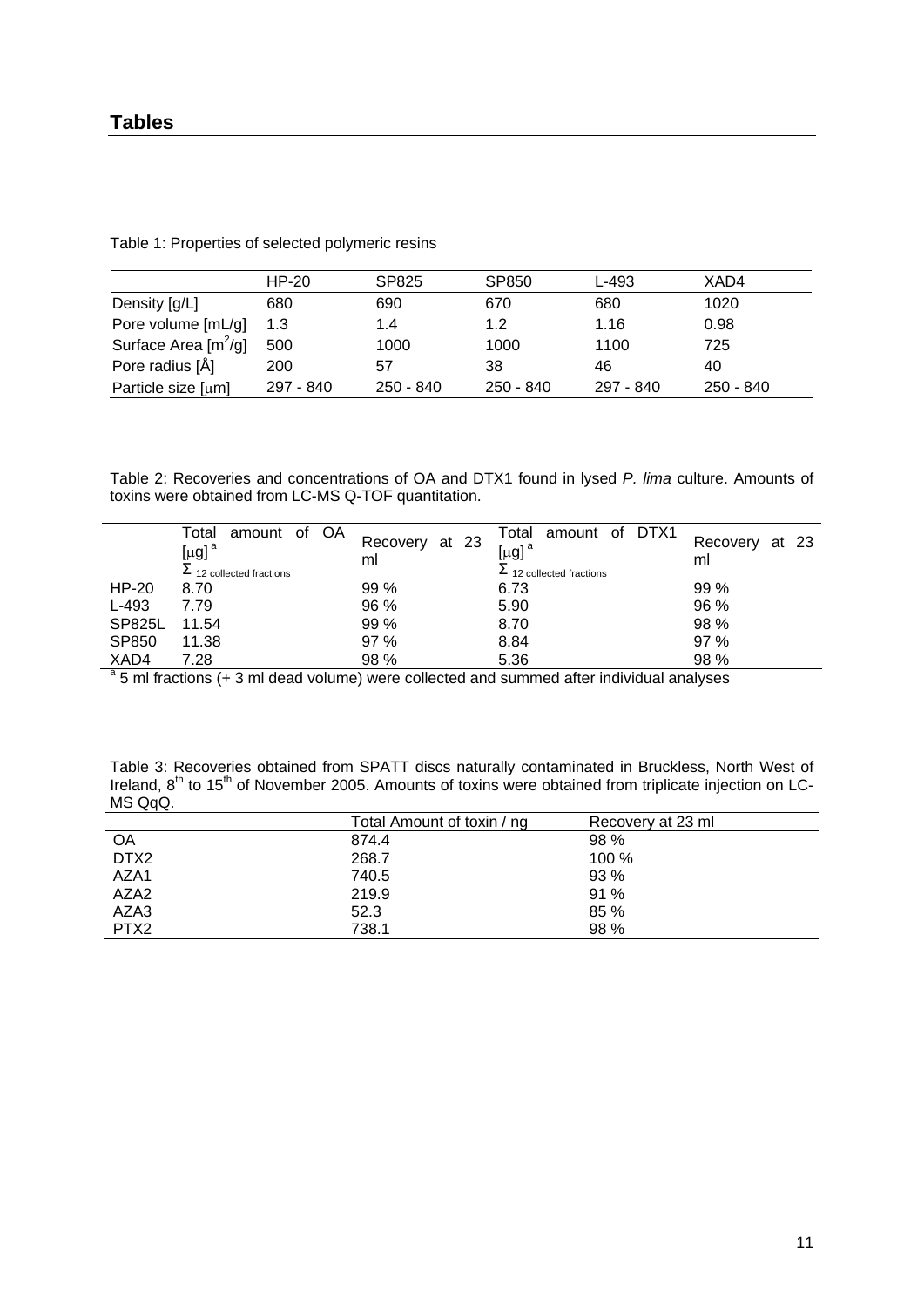Table 4: Sum of intracellular and extracellular toxins of the *P. lima* culture determined by LLE combined to basic hydrolysis (n=3) and by SPE combined to freeze-thaw technique (n=3). Concentrations reported for LLE were obtained by triplicate injection on LC-MS Q- TOF and concentrations reported for SPE were obtained by triplicate injection on LC-MS ion trap.

|            |                                                                          | OA ng/ml<br>of culture | DTX1 ng/ml<br>of culture | Method |
|------------|--------------------------------------------------------------------------|------------------------|--------------------------|--------|
|            | Free toxin + hydrophilic<br>derivatives<br>in 30 000 cells/ml culture    | $125.2 \pm 9.6$        | $101.6 \pm 8.2$          | A      |
|            | Free toxin<br>in 30 000 cells/ml culture                                 | $79.1 \pm 1.3$         | $126.5 \pm 4.6$          | B      |
| ш          | <b>Hydrophilic</b><br>toxin<br>derivatives<br>in 30 000 cells/ml culture | $18.0 \pm 0.8$         | $4.6 \pm 0.3$            | B      |
|            | Free toxin + hydrophilic<br>derivatives<br>in 30 000 cells/ml culture    | $101.3 \pm 1.4$        | $93.1 \pm 2.6$           | C      |
|            | Free toxin<br>in 30 000 cells/ml culture                                 | $63.8 \pm 4.9$         | $99.7 \pm 11.6$          | C      |
| <b>SPE</b> | <b>Hydrophilic</b><br>toxin<br>derivatives<br>in 30 000 cells/ml culture | $37.5 \pm 6.3$ *       | $<$ LOD $*$              | C      |

\* Calculated by difference between hydrolysed and non-hydrolysed extract

Table 5: Average OA concentration (n=3) found in the five polymeric resins after immersion in *P. lima* culture for 12, 24, 48 and 72 h. Quantitation was performed by duplicate injection on LC-MS Q-TOF.

|            |              | Average OA concentration in ng/g of resin (n=3) $\pm$ SD found after<br>four exposure duration |                     |                   |                   |  |
|------------|--------------|------------------------------------------------------------------------------------------------|---------------------|-------------------|-------------------|--|
|            |              | 12 <sub>h</sub>                                                                                | 24 h                | 48 h              | 72 h              |  |
|            | L-493        | 267.4<br>± 33.2                                                                                | 498.8<br>± 139.6    | 779.3<br>± 106.8  | 973.8<br>± 114.5  |  |
|            | <b>HP-20</b> | 418.5<br>± 59.6                                                                                | 585.5<br>± 127.0    | 982.2<br>± 43.9   | 1607.2<br>± 238.3 |  |
|            | SP 825       | 455.3<br>± 42.0                                                                                | 749.66<br>$\pm 8.5$ | 1275.9<br>± 81.2  | 1222.5<br>± 124.8 |  |
|            | SP 850       | 515.3<br>± 89.6                                                                                | 723.4<br>± 255.1    | 1072.5<br>± 145.0 | 1149.7<br>± 134.0 |  |
| Resin type | XAD-4        | 452.8<br>± 9.9                                                                                 | 437.5<br>± 98.8     | 867.8<br>± 158.0  | 1061.7<br>± 72.9  |  |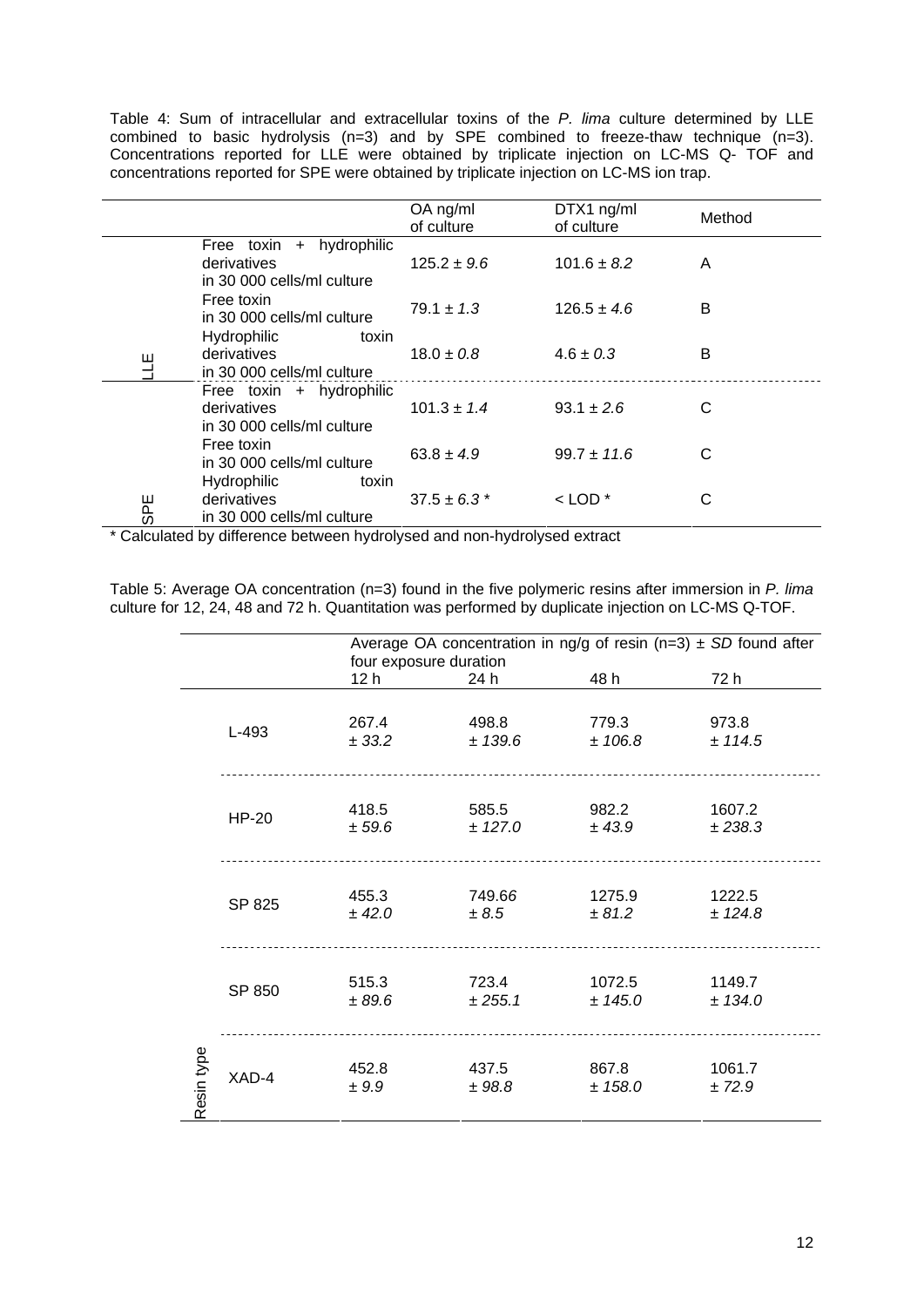Table 6: Average DTX1 concentration (n=3) found in the five polymeric resins after immersion in *P. lima* culture for 12, 24, 48 and 72 h. Quantitation was performed by duplicate injection on LC-MS Q-TOF.

|            |              | Average DTX1 concentration in ng/g of resin (n=3) $\pm$ SD found<br>after four exposure duration |                      |                       |                       |  |
|------------|--------------|--------------------------------------------------------------------------------------------------|----------------------|-----------------------|-----------------------|--|
|            |              | 12 h                                                                                             | 24 h                 | 48 h                  | 72 h                  |  |
|            | L-493        | $199.5 \pm$<br>31.8                                                                              | $463.0 \pm$<br>151.6 | 594.60 $\pm$<br>112.4 | $856.70 \pm$<br>203.4 |  |
|            | <b>HP-20</b> | $311.3 \pm$<br>60.9                                                                              | $458.8 \pm$<br>61.5  | $845.5 \pm$<br>62.3   | $1291.3 \pm$<br>185.4 |  |
|            | SP 825       | $355.9 +$<br>49.3                                                                                | 695.3 $\pm$<br>161.2 | 996.6 $\pm$<br>35.9   | 964.70 $\pm$<br>114.4 |  |
|            | SP 850       | 431.9 $\pm$<br>74.1                                                                              | 526.8 $\pm$<br>176.3 | $832.3 \pm$<br>134.0  | 982.9 $\pm$<br>136.9  |  |
| Resin type | XAD-4        | $460.3 \pm$<br>48.1                                                                              | 398.5 $\pm$<br>87.0  | $804.8 \pm$<br>150.6  | 968.6 $\pm$<br>66.5   |  |

Table 7: DTX2 concentration (ng/g)  $\pm$  SD (n=3) accumulated onto the five polymeric resins in Galway Bay – West Coast of Ireland. Quantitation was performed by triplicate injection on LC-MS QqQ.

| <b>Retrieval Date</b> | 24/08/06        |                | 31/08/06        |                 |
|-----------------------|-----------------|----------------|-----------------|-----------------|
| Sampling Depth        | 1 m             | 5 m            | 1 m             | 5 m             |
| $L-493$ [ng/g]        | $<$ LOQ         | $<$ LOQ        | $<$ LOQ         | $<$ LOQ         |
| $HP-20$ [ng/g]        | 46.4 $\pm$ 8.3  | $39.4 \pm 6.0$ | 49.3 $\pm$ 4.5  | $40.1 \pm 18.6$ |
| SP 825 [ng/g]         | $33.3 \pm 6.1$  | 31.6 $\pm$ 4.2 | $<$ LOQ         | $46.8 \pm 3.4$  |
| SP 850 [ng/g]         | $30.5 \pm 11.5$ | $20.2 \pm 1.6$ | $32.3 \pm 14.2$ | $27.8 \pm 9.9$  |
| $XAD-4$ [ng/g]        | < LOQ           | $<$ LOQ        | $<$ LOQ         | $<$ LOQ         |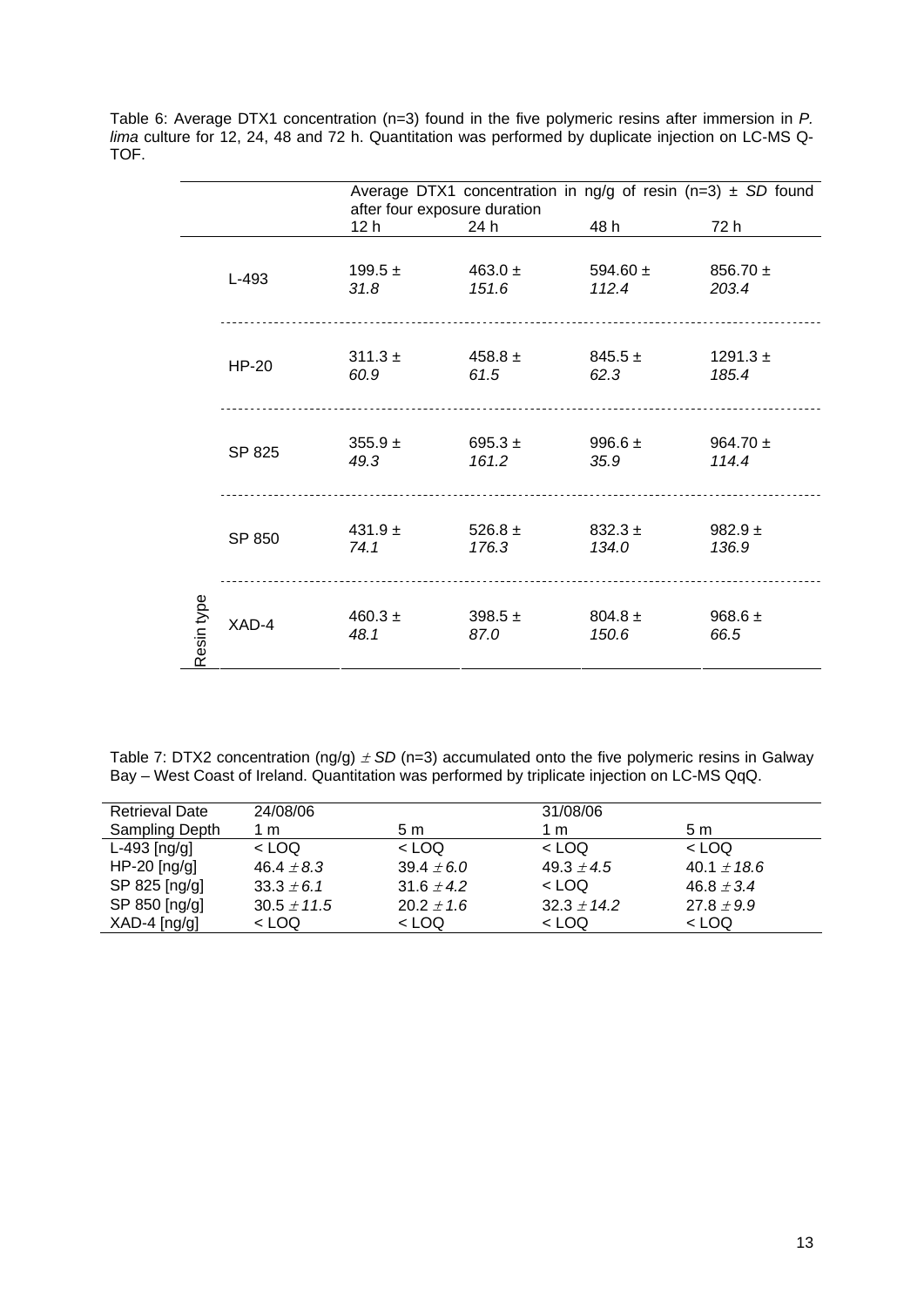# **Figures**

Figure 1: A) Elution profile of OA from five polymeric resins immersed in a lysate *P. lima* culture. Quantitation was performed by LC-MS Q-TOF. B) Elution profile of DTX1 from five polymeric resins immersed in a lysate *P. lima* culture. Quantitation was performed by LC-MS Q-TOF. C) Elution profile of OA, DTX1, PTX2, AZA3, -2 and -1 from naturally contaminated SPATT disc. Quantitation was performed by LC-MS QqQ. D) Comparison of OA elution profile from naturally contaminated SPATT disc and SPATT bag contaminated in *P. lima* culture. Quantitation was performed by LC-MS Q-TOF.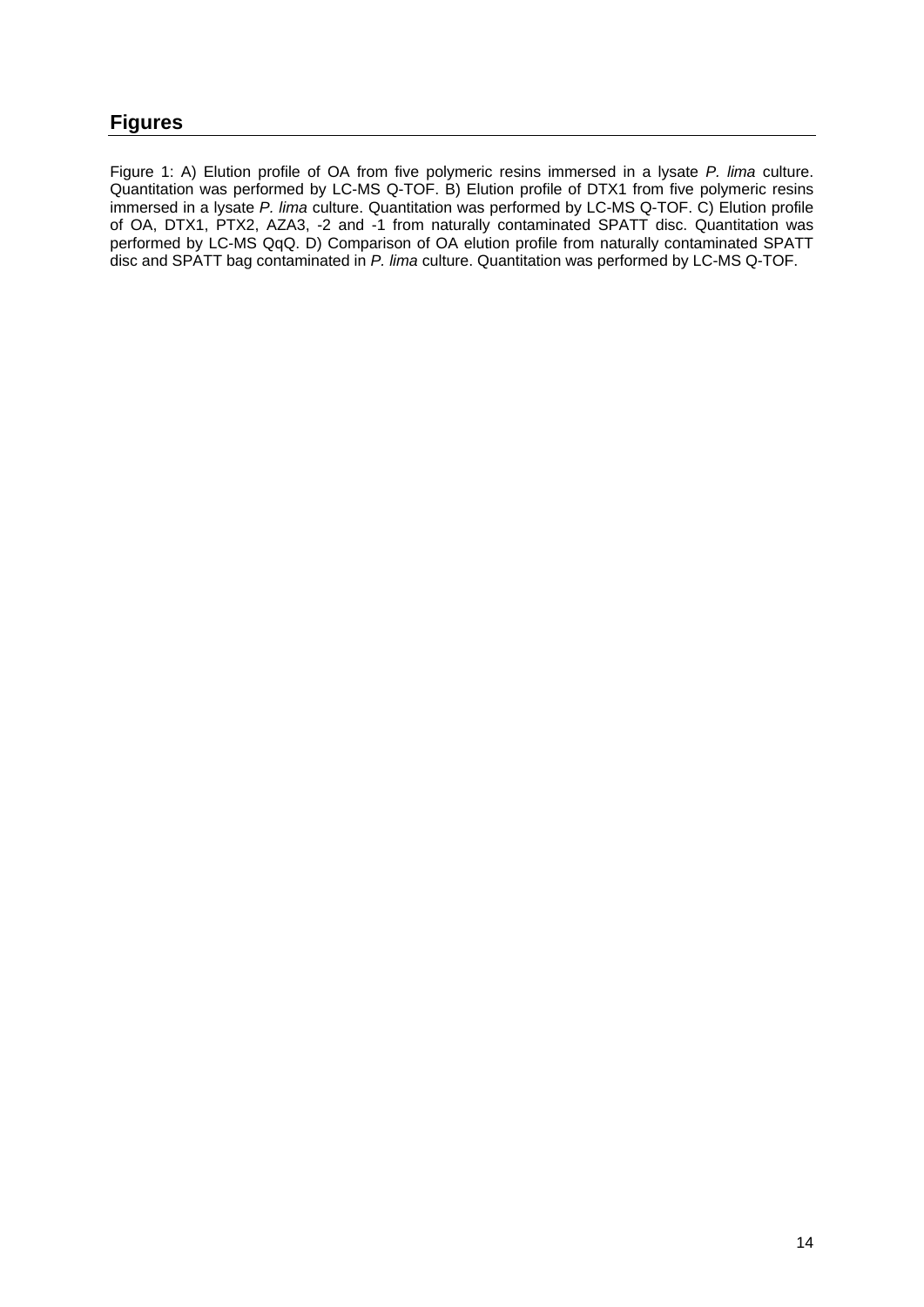

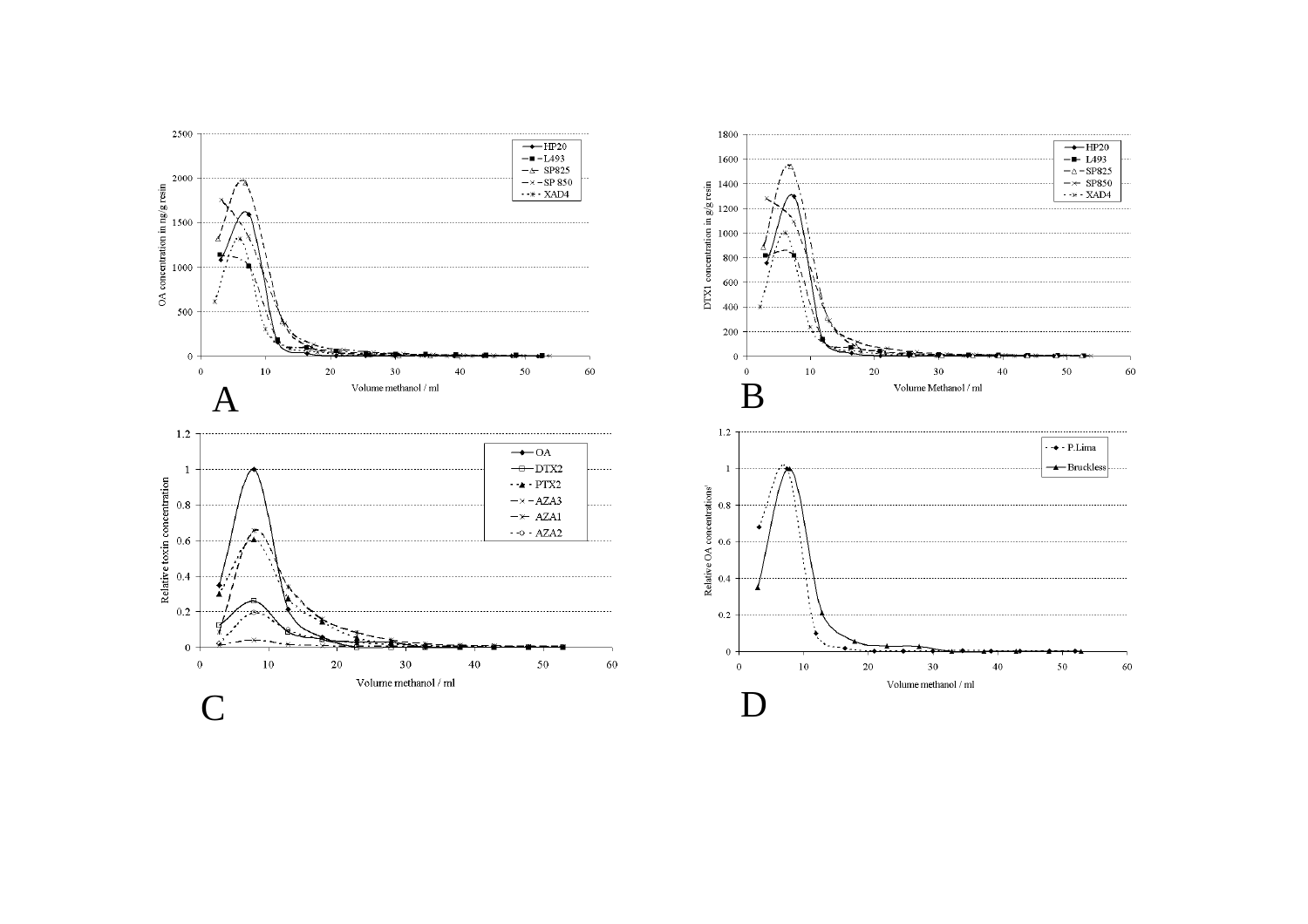Figure 2: A) Adsorption profiles of OA on five polymeric resins from a culture of *P. lima* over 72 hours. B) Adsorption profiles of DTX1 on five polymeric resins from a culture of *P. lima* over 72 hours. Each point represents the average of three samples. Quantitation was performed by duplicate injection on LC-MS Q-TOF.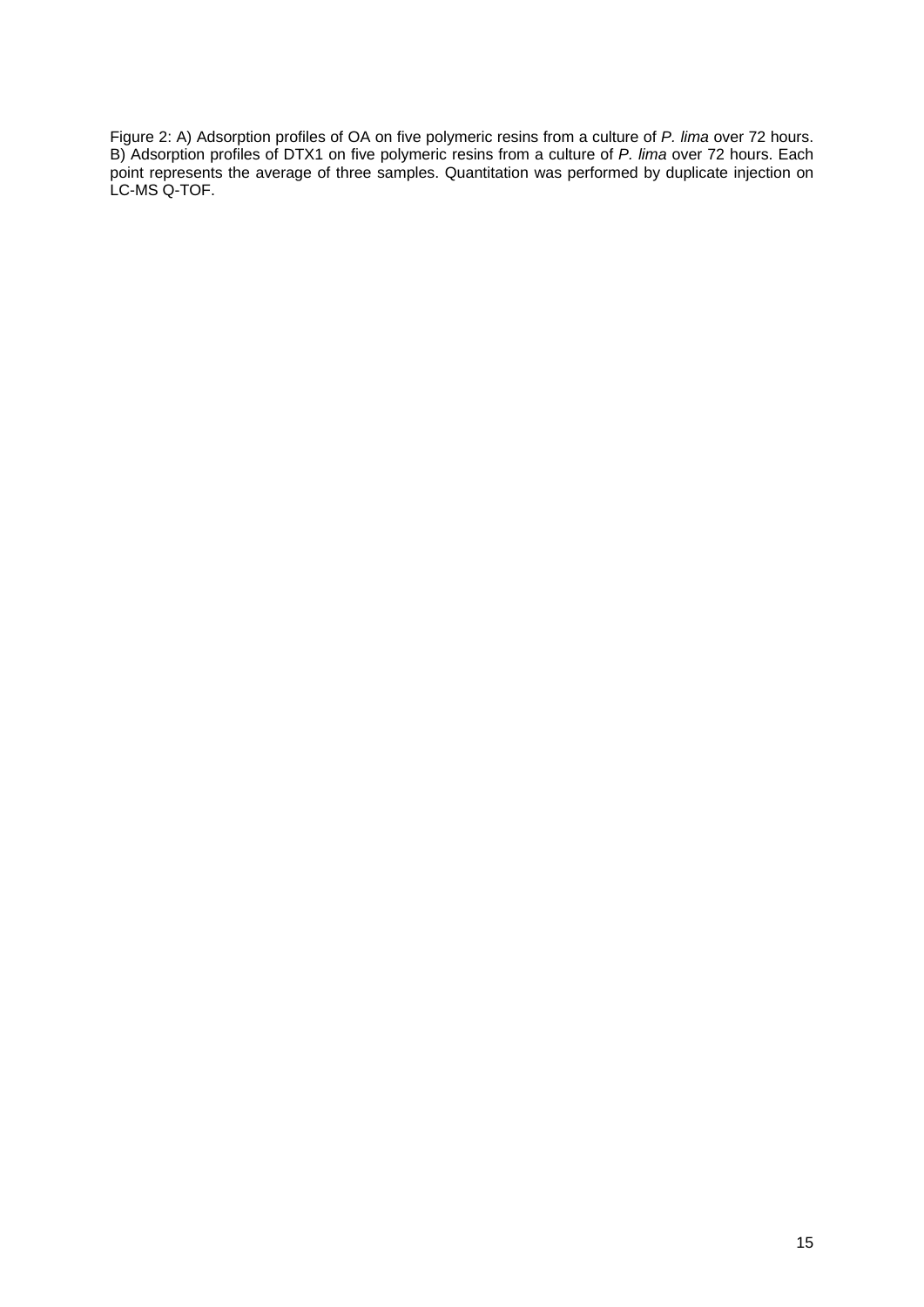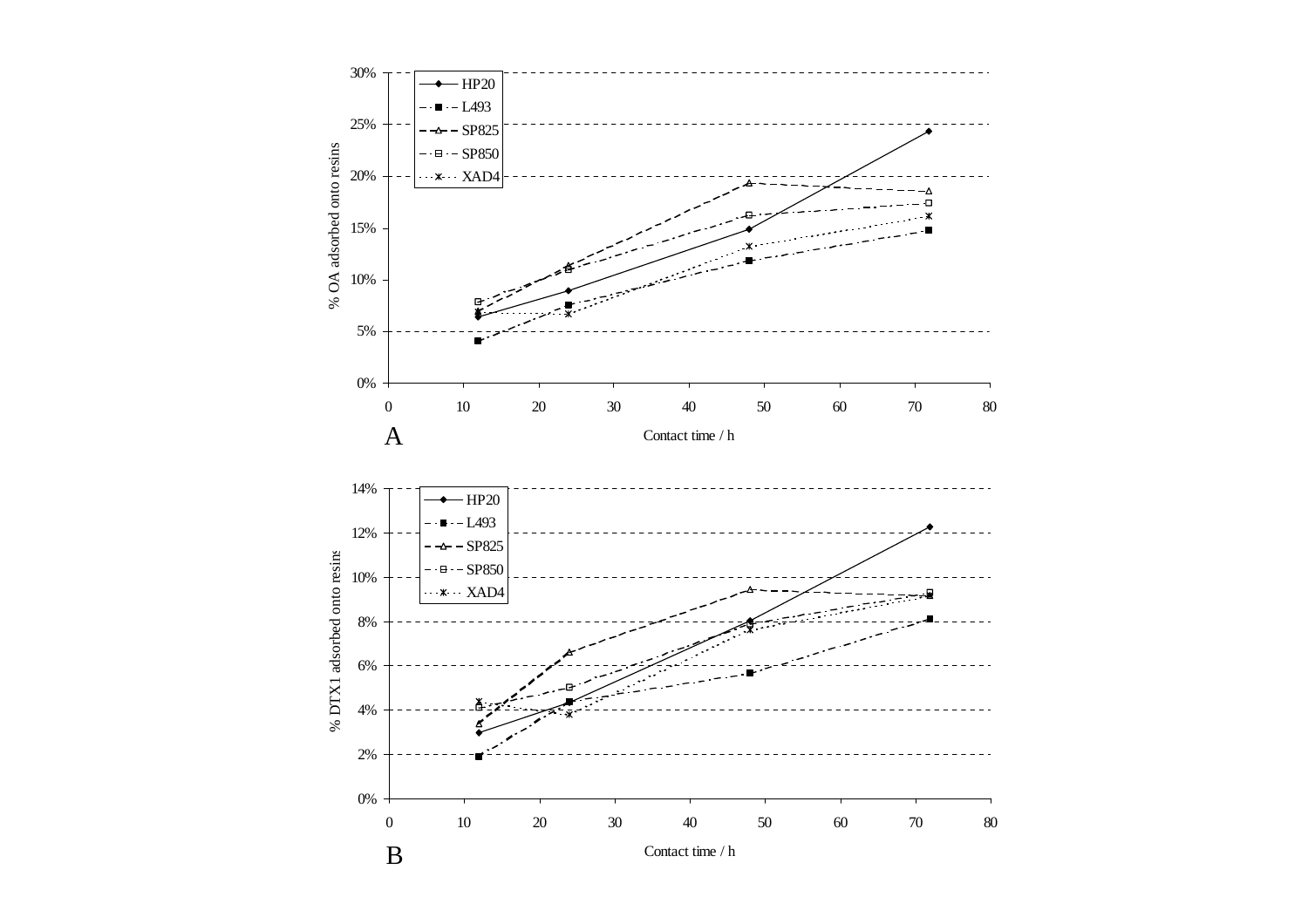Figure 3: OA concentrations found in five polymeric resins immersed in Galway bay. Error bars represent the standard deviation obtained on three SPATT replicates. Quantitation was performed by triplicate injection on LC-MS QqQ.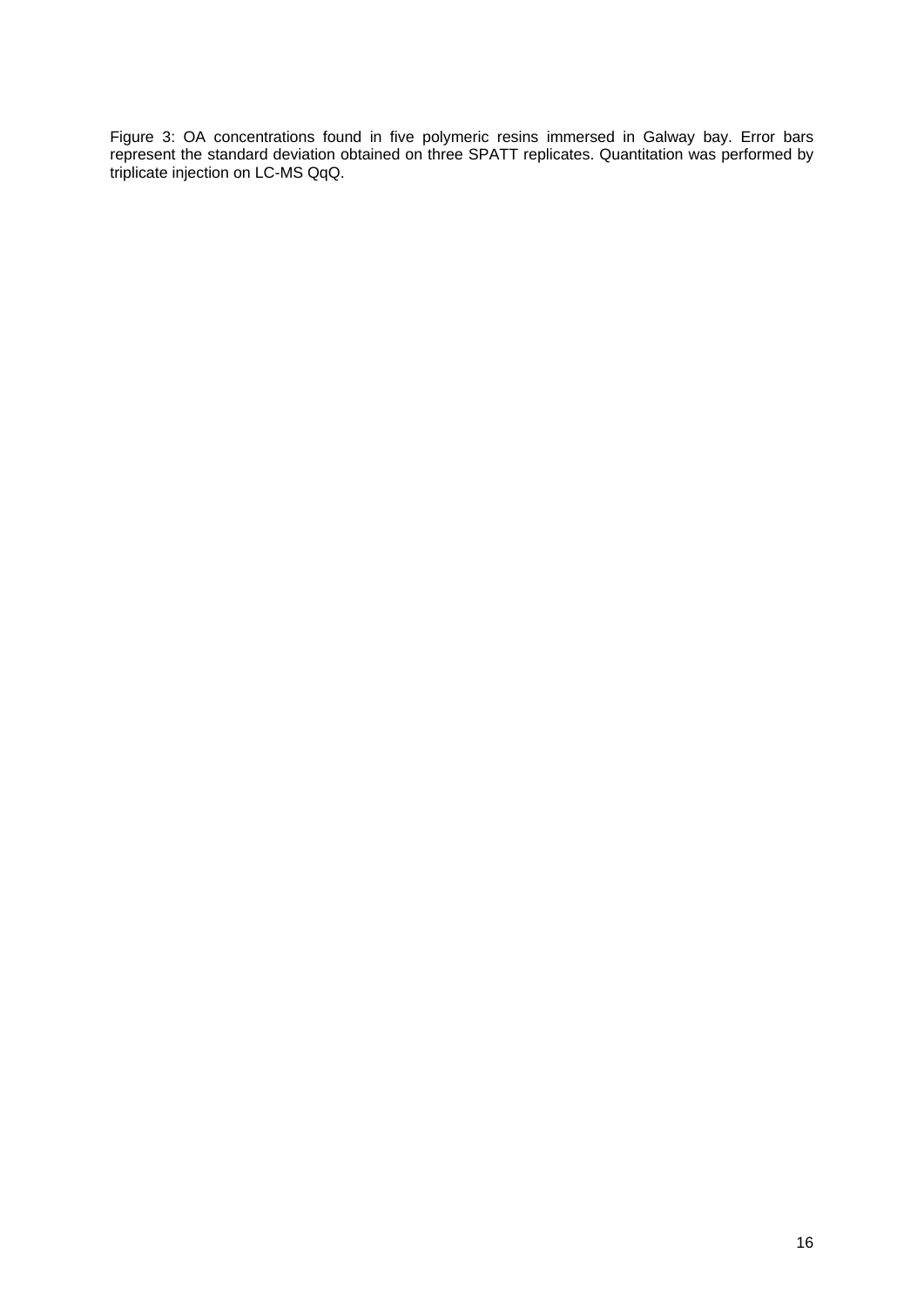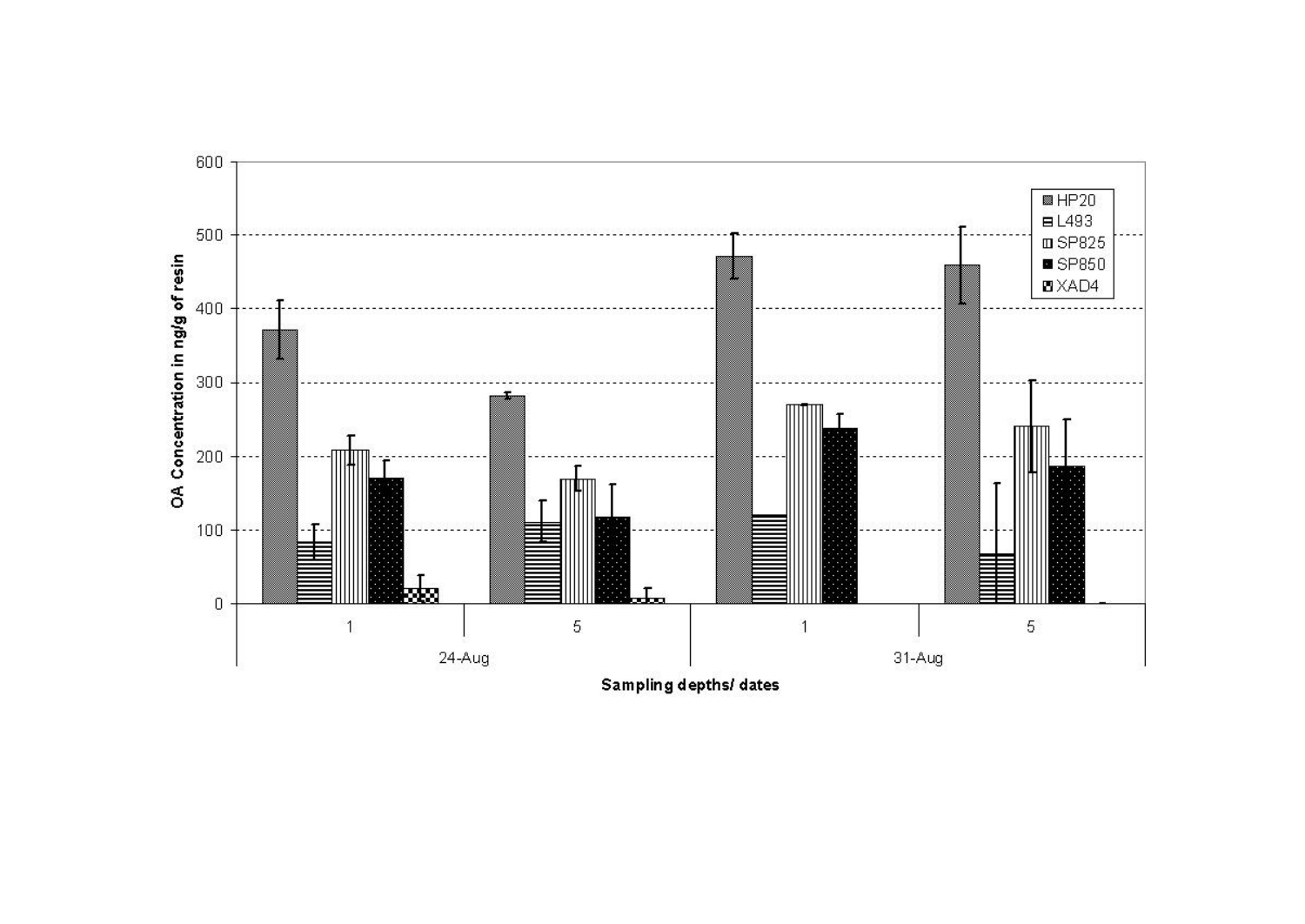Figure 4 : Simplified model proposed for diffusion processes in macroreticular polymer particles. Film diffusion is shown by the migration of analyte from the solution to the surface of the particles. Internal diffusion is shown by migration of analyte from the surface to the interior of the particle.